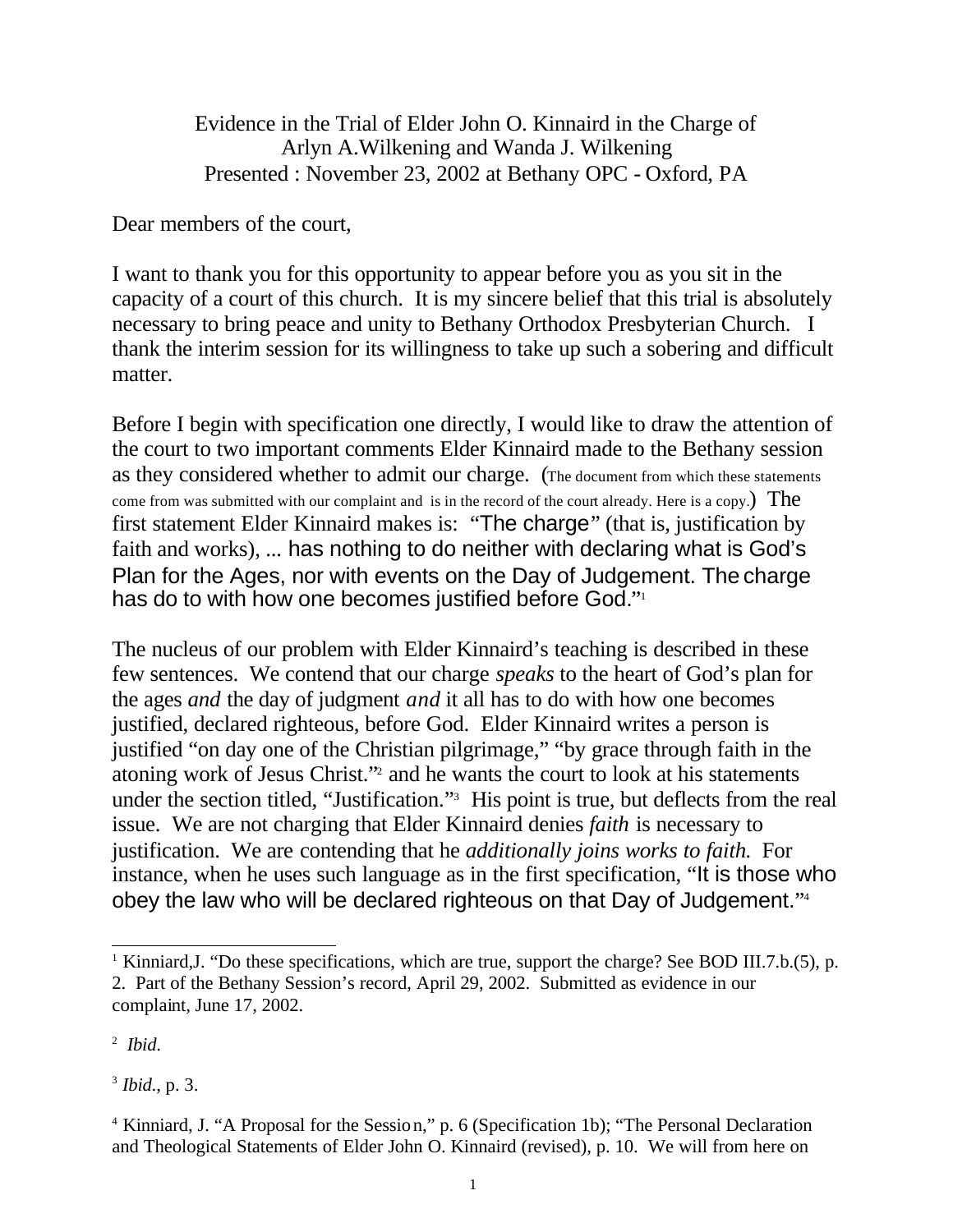We maintain that "how one becomes justified before God" is the same equally on the very first day of a Christian's new life as it is on the Day of Judgment. Justification is the same regardless of what day it is of the Christian's pilgrimage. All our days are "before God." If the reason we are justified on the "first day" is different than the "Great Day," then God's judgment would not be just, or the first day's justification would only be preliminary, or conditional. Therefore, it would not be true in accordance with the facts, as Elder Kinnaird so clearly expresses it.

However, we contend there is only one justification and that last judgment is the public acknowledgment of it. Indeed each covenant child begins to understand this truth when they start to memorize their first Bible verse: "*For God so loved the world that he gave his one and only Son, that whoever believes in him shall not perish but have eternal life. For God did not send his Son into the world to condemn the world, but to save the world through him. Whoever believes in him is not condemned, but whoever does not believe stands condemned already because he has not believed in the name of God's one and only Son."* (John 3:16-18)

Furthermore, this justification by faith alone, is clearly God's plan for the ages. In 2 Timothy 1:9 it reads God, "*saved us and called us with a holy calling, not according to our works, but according to His own purpose and grace which was given to us in Christ Jesus before time began.*" The Westminster Confession of Faith uses this verse to frame God's plan and its relationship to justification by faith alone. Chapter three, section 5, reads: "*Those of mankind that are predestined unto life, God, before the foundation of the world was laid, according to His eternal and immutable purpose, and the secret counsel and good pleasure of His will, hath chosen, in Christ, unto everlasting glory, out of His mere free grace and love, without any foresight of faith, or good works, or perseverance in either of them, or any other thing in the creature, as conditions, or causes moving Him there-unto: and all to the praise of His glorious grace.*" For this reason, we most strenuously disagree with Elder Kinnaird when he says that the doctrine of justification does not relate to God's plan for the ages, nor with events on the day of judgment.

Elder Kinnaird's second comment to the Bethany session concerns what is the meaning of justification by faith and works. He writes: "Wilkening's charge says I teach a doctrine of justification by faith and works. The operative word in the charge is the word "by." It reaches to the concepts of 'how' or 'the means of' or 'because of' or 'on the grounds of.'<sup>5</sup> We would agree with

l

refer to this document simply as, "Theological Statements (revised).

<sup>&</sup>lt;sup>5</sup> Kinniard, J. "Do these specifications, which are true, support the charge?," p. 3.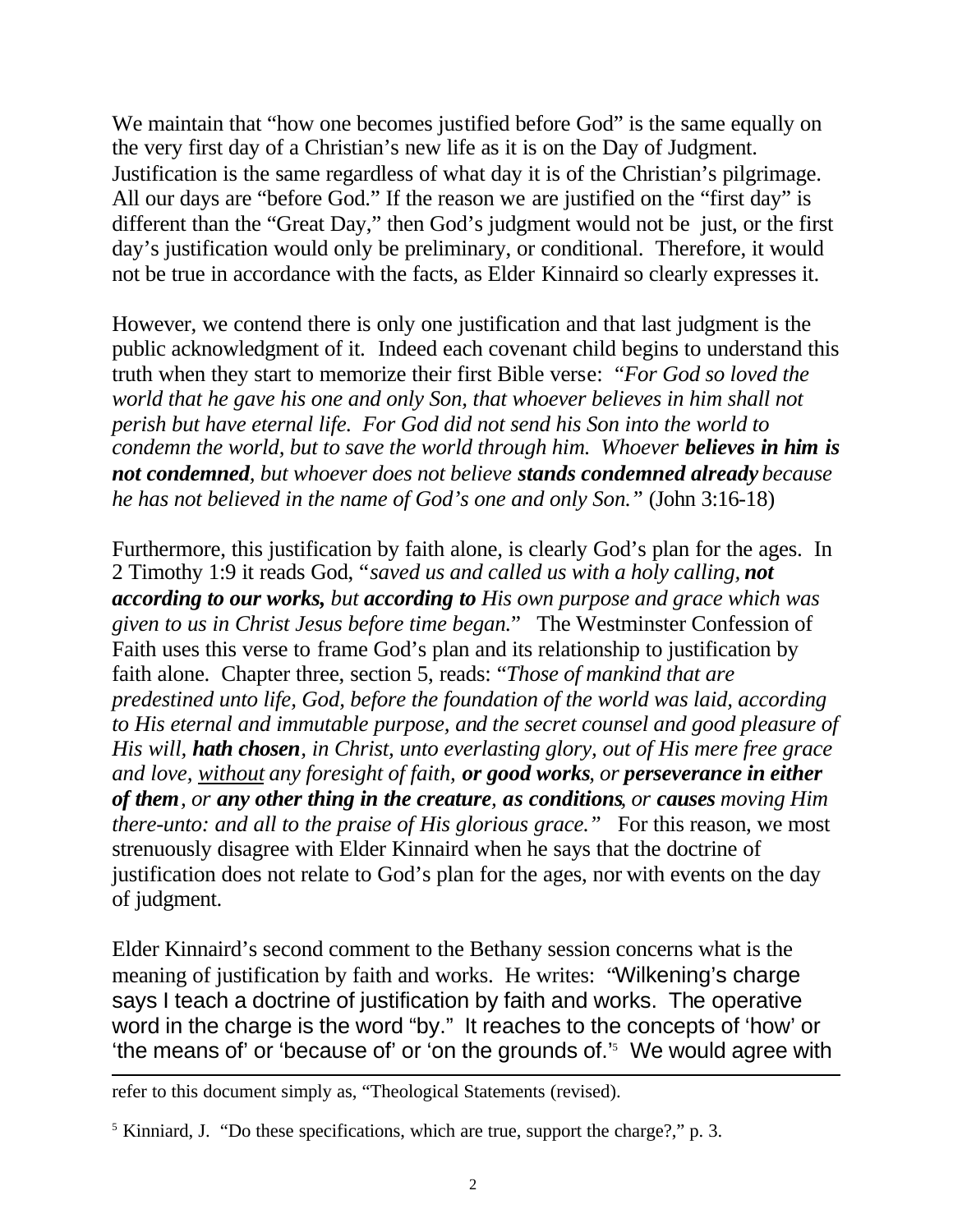Elder Kinnaird's evaluation, with this further clarification. The American Heritage Dictionary, fourth edition also lists one of the definitions of the preposition, by, as: "*according to*."<sup>6</sup> We would understand the words "according to" to the same as "by".

Specification One

<sup>&</sup>lt;sup>6</sup> The American Heritage Dictionary of the English Language, fourth edition. Available on-line: http://education.yahoo.com/reference/dictionary/index.html "According to" is listed in all the other dictionaries we consulted as a definition of the preposition, "by;" however, we did not want to burden the court with a long recitation of dictionary references.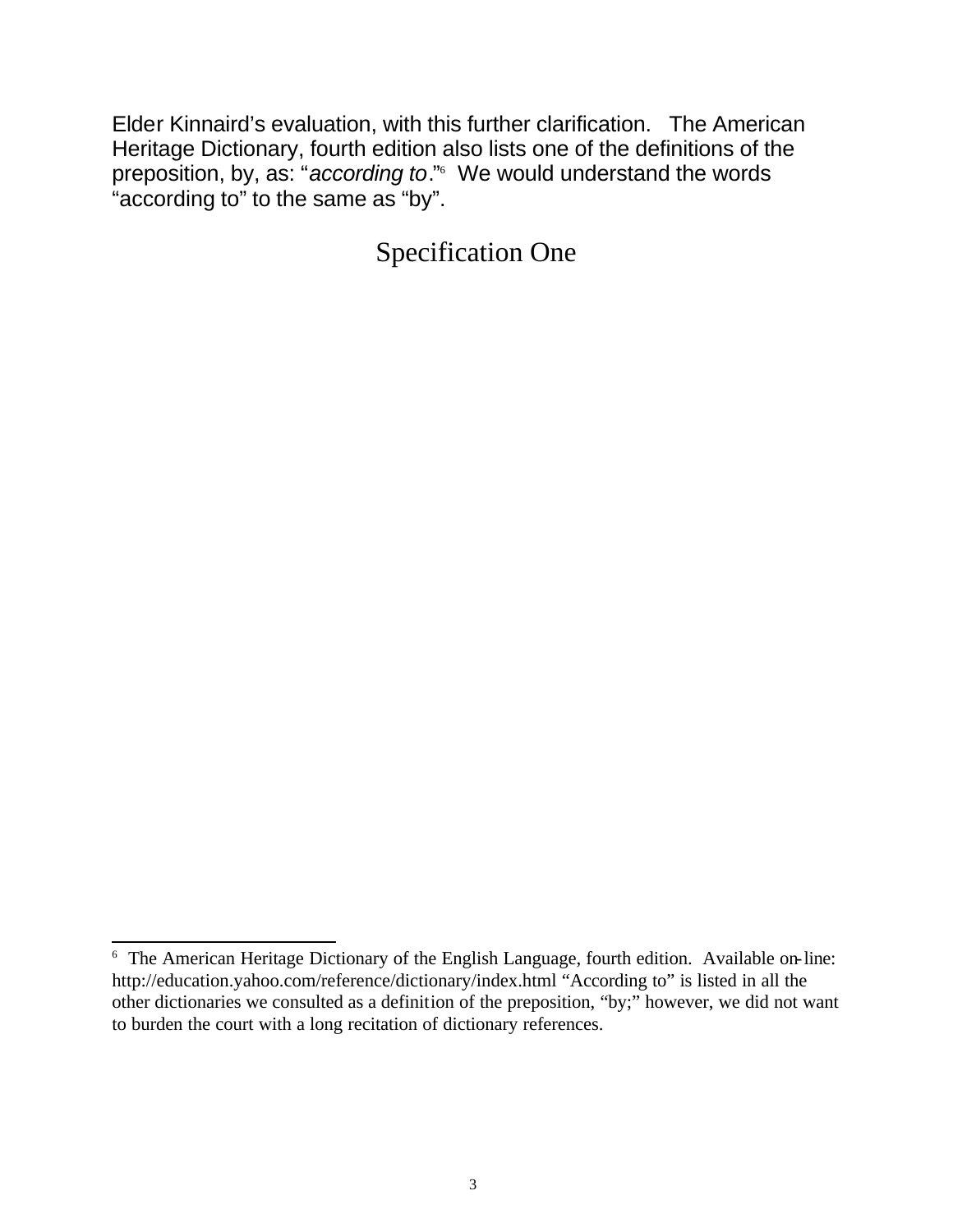John Calvin wrote in his Institutes, "*We simply explain justification to be an acceptance by which God receives us into His favor and esteems us righteous persons; and we say that it consists in the remission of sins and the imputation of the righteousness of Christ." And further, "Justification, therefore, is no other than an acquittal from guilt of him who was accused, as though his innocence has been proved. Since God, therefore, justifies us through the mediation of Christ, He acquits us, not by an admission of our personal innocence, but by an imputation of righteousness; so that we, who are unrighteous in ourselves, are considered as righteous in Christ*."<sup>7</sup>

Justification is defined in similar terms in The Westminster Shorter Catechism, Q. 33, as "*an act of God's free grace, wherein he pardoneth all our sins, and accepteth us as righteous in his sight, only for the righteousness of Christ imputed to us, and received by faith alone*." The Westminster Confession of Faith and the Larger Catechism clarify the **ground** of God's acceptance by adding that nothing wrought in us, or done by us, or any other evangelical obedience, is accounted or accepted as our righteousness except Christ's obedience and satisfaction imputed to us and received by faith alone (XI.1 and WLC Q. 70), While sanctification and good works are always the fruit of genuine faith (WCF XI.2), they are not accounted or accepted as our righteousness before God (WLC, Q, 73). "*Faith justifies a sinner in the sight of God, not because of those other graces which do always accompany it, or of good works that are fruits of it, nor as if the grace of faith, or any act thereof, were imputed to him for his justification; but only as it is an instrument by which he receiveth and applieth Christ and his righteousness."*

In contrast, Elder Kinnaird writes: [GOD'S PURPOSE AND PLAN]

**"It is not possible that any could be a brother to Jesus Christ and enjoy with Christ in the Kingdom of Heaven, the presence of God the Father except that one be fully conformed to the image of Christ in**  *true and personal righteousness* **and holiness. Neither** *the imputation of the righteousness of Christ***, which all Christians receive at justification, nor** *the infusion of the righteousness of Christ* **(a false and non-existent concept taught by the Roman Catholic Church) - can suffice for that purpose. Christ does not have an imputed righteousness; His righteousness is real and personal. If we are to be** 

l

<sup>7</sup> Calvin, John. Institutes, Book 3, Chapter 11, Section 2.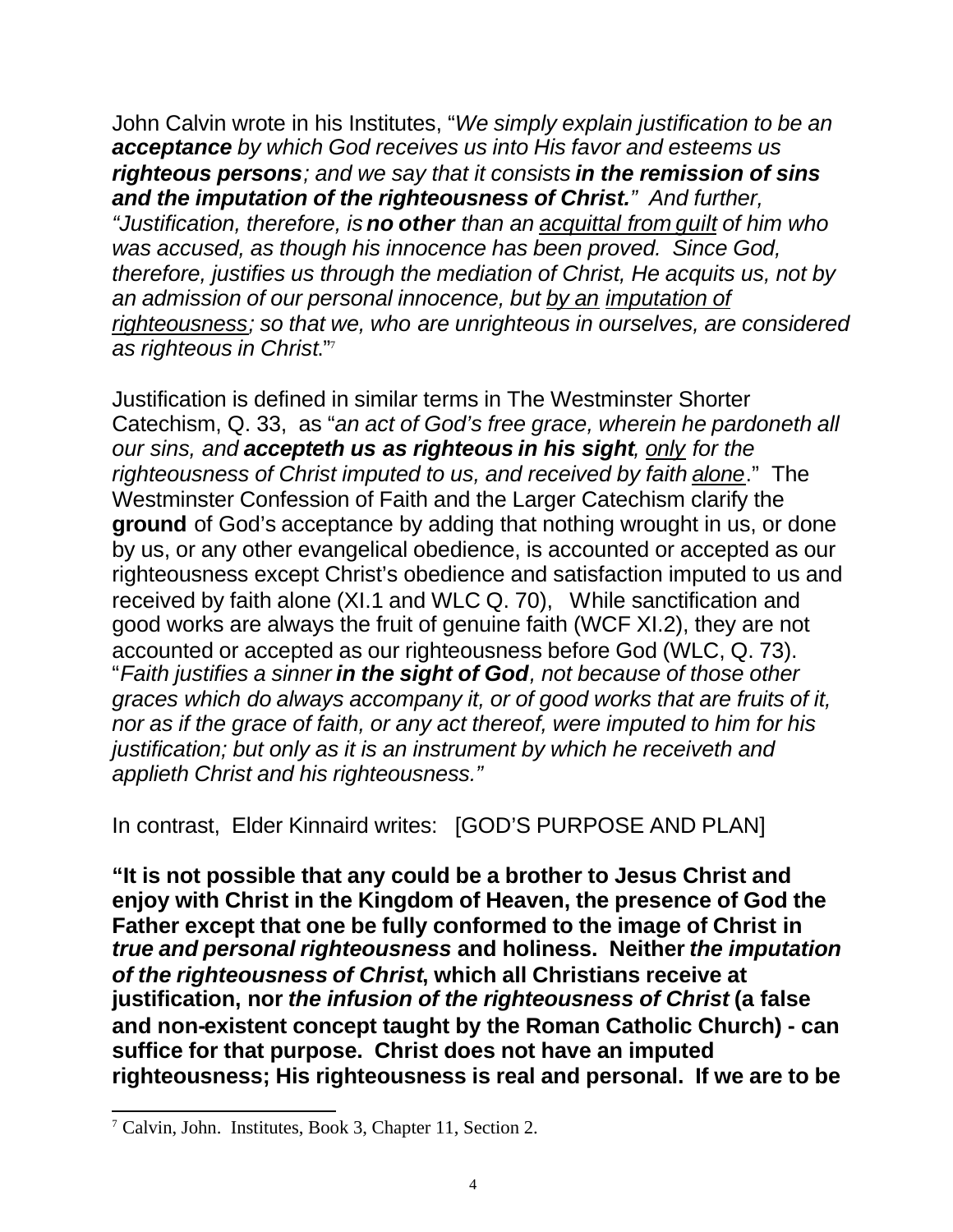### **conformed to his image, we too must have** *a real and personal righteousness."* <sup>8</sup>

Here he states that while all Christians receive the imputation of Christ's righteousness at their justification (their conversion), imputation is **not sufficient as the righteousness** with which a person is to find final acceptance with God the Father in the Kingdom of Heaven at the last judgment. A true and personal righteousness is also a required condition. This true and personal righteousness, Elder Kinnaird described in similar terms on the Presbyterian OPC list as, "our very own, not just that of another credited to us, but our very personal own."<sup>9</sup> In this specification he defines the righteousness required in addition to imputation as a righteousness like that of Christ's. The Westminster Confession of Faith, explains Christ's righteousness in his humanity, as the Mediator (8.4), "he was made under the law, and did perfectly fulfill it." Elder Kinnaird verifies that obedience to the law is exactly what he means by a true and personal righteousness in the second statement of our specification. He writes:

"God has appointed a day when he will judge the world in righteousness. All persons who have lived upon the earth shall appear before the tribunal of Christ to give account of their thoughts, words, and deeds; and to receive according to what they have done in the body, whether good or bad. On That Great Day, the Day of Judgement, God's righteous judgement will be revealed. God will then *give to each person according to what he has done. To those who by persistence in doing good* (we Presbyterians call this perseverance) *seek glory, honor, and immorality, he will give eternal life. For those who are self-seeking and who reject the truth and follow evil, there will be* eternal *wrath and anger* [Romans 2:6-8] and destruction from before the face of the Lord. **It is those who obey the law who will be declared righteous on that Day of Judgement.** [Romans 2:13 b] WCF XXXIII.1 and II, Romans 2:1-16."<sup>10</sup>

At this point, while writing his theological statements Elder Kinnaird seems

l

<sup>&</sup>lt;sup>8</sup> Kinnaird, J. "A Proposal for the Session, p. 4; "Theological Statements (revised), p. 7. Emphasis added

<sup>&</sup>lt;sup>9</sup> Kinnaird, John. "Justification," Presbyterian-OPC Yahoo! List, #7846, 12/24/01, p. 2 (Found in the supplementary evidence for Specification Three.)

<sup>&</sup>lt;sup>10</sup> Kinnaird, J. "A Proposal for the Session," p. 6; "Theological Statements (revised), p. 10. Emphasis added.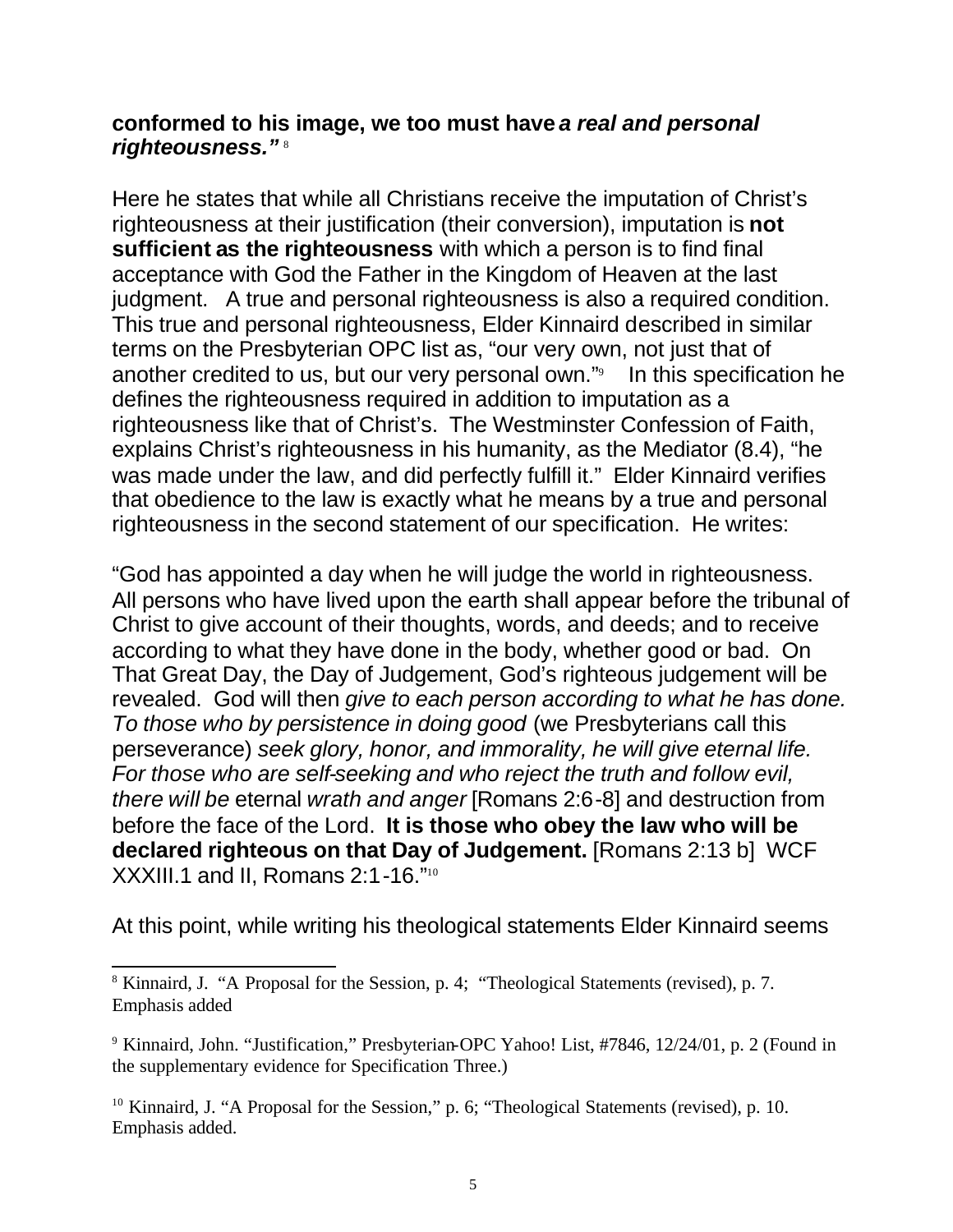aware that some may take what he means as being a judgment for rewards, so he clarifies in the next paragraph:

"Those who teach that the purpose of the Day of Judgement is not to reveal God's righteousness in His judgements (judgements that will be unto eternal life or death in accord with what men have done on this earth), but rather only to determine types and degrees of rewards to be given to Christians, are in error."

"When Scripture says that the judgement will be "in accord with" what they have done, it is saying that the judgement will be consistent with what they have done. The Scriptures ascribe no merit to the works of a Christian, nor do I. The Scriptures do not lie when they declare that God's righteous judgements will be revealed.<sup>11"</sup>

The citation, "It is those who obey the law who will be declared righteous on the Day of Judgement," is a quotation of the later half of Romans 2:13, "it is those who obey the law who will be declared righteous," coupled with Elder Kinnaird's further comment, "on that Day of Judgement." By his denial of rewards, he is teaching that obedience to the law is the true and personal holiness required by Christians in order to be declared righteous at the Last Judgment. He states this clearly when he adds the comment "judgements that will be unto eternal life or death in accord with what men have done on this earth." He writes in a similar vein on Romans 2, on the Presbyterian - OPC list on January 6, 2002, (This is the document for specification three.) "And now we return to the question, who are these people who thus benefit, who stand on the Day of Judgement? Paul says, vs. 14 and 15, these are those who by nature, a new nature, do the things required by the law. They show that the requirements of the law are written on their hearts in fulfillment of Jeremiah 31 and Ezekiel 36." <sup>12</sup>

In a post to the Presbyterian-OPC list on December 24th, 2001, he reaffirms his belief that imputation is not sufficient for the last judgment when he writes: "And I lamented that here I was, a poor forgiven sinner, adopted into the household of God, but not yet able to enter into God's presence because I am still sinful." He then expounds on God sending the Holy Spirit

l <sup>11</sup> *Ibid*.

<sup>&</sup>lt;sup>12</sup> Kinnaird, "Justification, Presbyterian-OPC Yahoo! List, #8014, 1-06-2002, p. 4. (Document for Specification Three).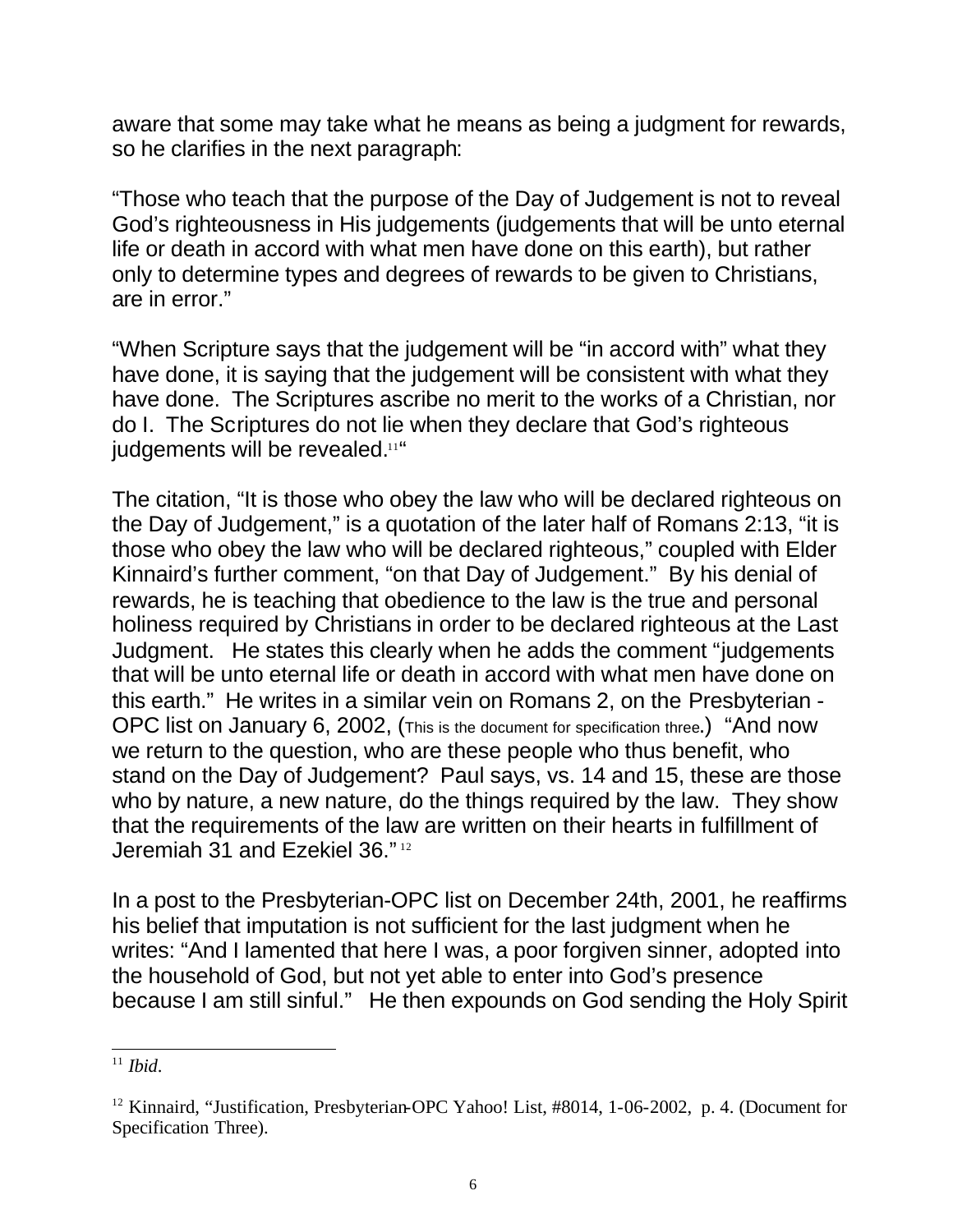to sanctify us and then he says, "Whereas in Justification we receive the credit for the righteousness of Christ, here we receive, through the work of the Holy Spirit, a righteousness that is really and personally our very own not just that of another credited to us, but our very personal own."<sup>13</sup>

These quotes by Elder Kinnaird explain how a person will be able to obey the law in a true and personal righteousness. He is referring to the work of the Holy Spirit in sanctification. While we would like to acknowledge that in Elder Kinnaird's revision of his original theological statements, he has added, "nothing of saving virtue can be added by man," three times.14 Yet these additions only serve to highlight the incongruity he has already created by denying the sufficiency of Christ's imputed righteousness. It appears that because he regards the work of the Holy Spirit as not being added by man, but by God, that he believes he avoids the charge of adding works to faith for justification.

However, we have shown that the Standards already anticipated such a possible interpretation and ruled it out. The Westminster Confession of Faith, Chapter XI, section 1, says that God "freely justifies" by "accounting and accepting their persons as righteousness" for "Christ's sake alone" and not for "anything wrought in them, or done by them," "or any other evangelical obedience." The sanctification of a believer is what the Confession means by "anything wrought in them;" as it is wrought by the Holy Spirit. Our being enabled to obey the law is what the Confession terms our evangelical obedience, and what is "done by them" are our good works. By insisting that a true and personal righteousness is additionally required for the Last Judgment, Elder Kinnaird teaches in contradiction to the Standards and causes works to be added to faith.

Titus 3:5, proclaims, "... not by works of righteousness which we have done, but according to His **mercy** He saved us." This mercy is expressly what the Last Judgment is about. For what reason did Jesus obey the law, if it was not for the benefit of the elect? Christ did not have to be obedient to make Himself righteous, but rather it was to enable Him to be the Mediator. Q. 39 of the WLC states, "*Why was it requisite that the Mediator should be man? It was requisite that the Mediator should be man, that He might advance our nature, perform obedience to the law, suffer and make intercession for us in* 

l <sup>13</sup> Kinnaird, "Justification," Presbyterian-OPC Yahoo! List, #7846, 12-24-01, pg. 2.

<sup>&</sup>lt;sup>14</sup> Kinnaird, "Theological Statements (revised)," pg. 3 (two times) & 9.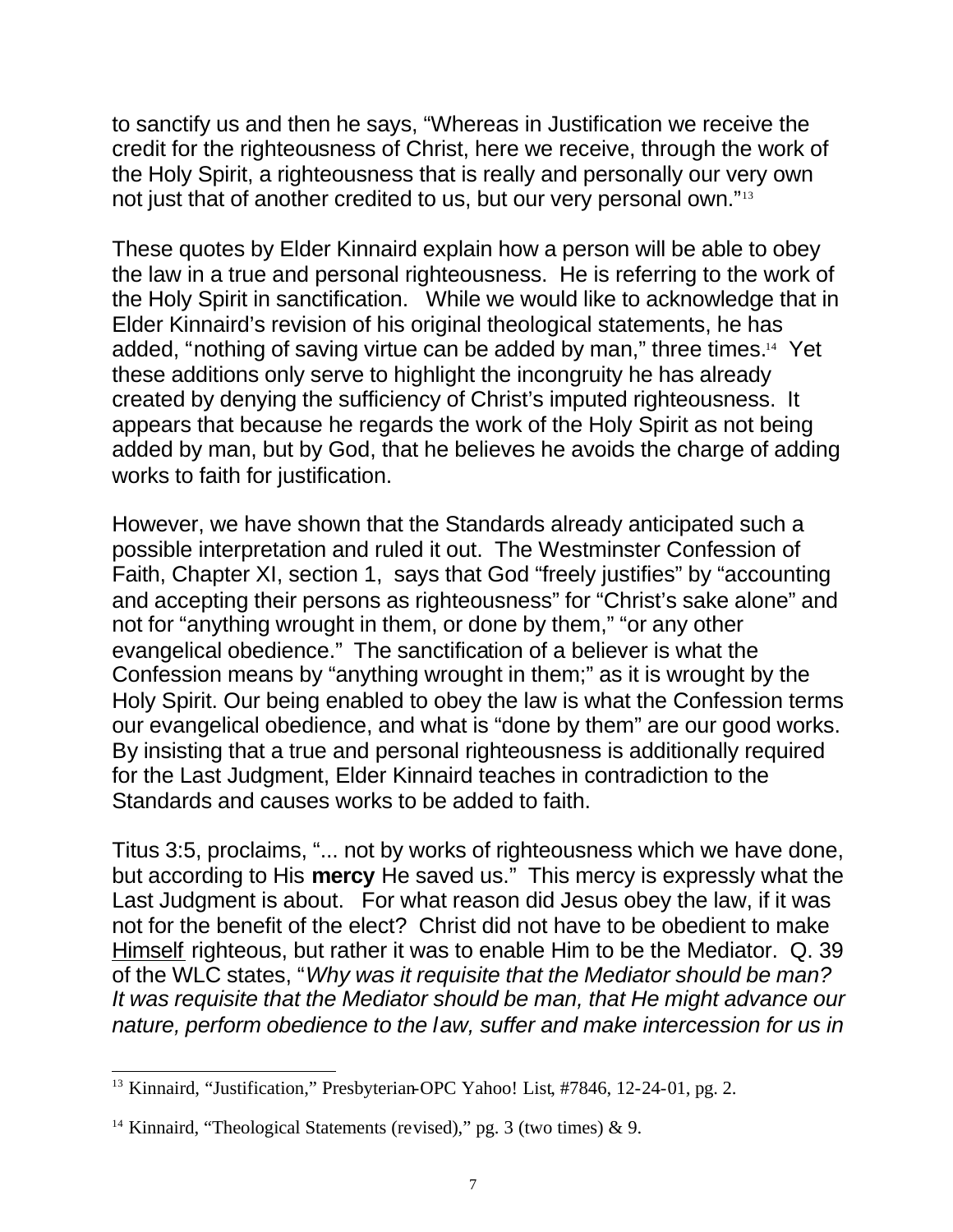*our nature, have a fellow infirmities, that we might receive adoption of sons, and have comfort and access with boldness unto the throne of grace."* 

We must also look carefully at how Elder Kinnaird uses the word 'merit' and 'non-meritorious' when he talks about obedience and good works. Elder Kinnaird states in his paper , "When Scripture says that the judgement will be "in accord with" what they have done, it is saying that the judgement will be consistent with what they have done. The Scriptures ascribe no merit to the works of Christian, nor do I. The Scriptures do not lie when they declare that God's righteous judgements will be revealed."15 In this statement Elder Kinnaird definitely does rule out a virtue, or merit, which strictly earns pardon. However, this is not the only form of merit. There is also a type, called *congruent merit,* which is not a direct reward, but a gracious one. When he teaches that the final judgment will be "in accord with what we have done," he teaches that in judgment God will put some sort of "fitting" or "appropriate" esteem to a quality within man that will allow God to justly and fairly declare someone righteous, thereby acquitting them. So even with the denial of a direct earning, there still is in Elder Kinnaird's teaching this congruent merit.

We agree that the Scriptures do not lie when they declare that God's righteous judgments will be revealed at the Last Day. Romans 2:2, says "*Now we know that God's judgment ... is based on truth."* However, the only way in which both God's acquittal of the elect and his condemnation of the wicked can be righteous and based on truth is due to the Mediation of Christ. For the elect, Christ in his deity bore the infinite wrath of a holy God and in his humanity he advanced our nature to perform the obedience to the law (WLC Q. 38 & 39). Hebrews 7:25 declares, "*Therefore He is also able to save to the uttermost those who come to God through Him, since He always lives to make intercession for them.*" In contrast, the wicked, who know not God, and obey not the gospel of Jesus Christ, shall be cast into eternal torments (WCF 33.2). This is righteous and based on the truth of clear evidence and the full conviction of their own consciences (WLC Q 89).

We ask the court if the imputation of Christ's righteousness, which has satisfied God's justice, is not sufficient as the **true and personal righteousness** whereby we are acquitted at the Last Day, how is possible that the addition of our sanctification will prove of any further value? In all our good works there is the remnant of sin which remains until our death,

l <sup>15</sup> Kinnaird. J.. "A Proposal for the Session," p. 6; "Theological Statements" (revised), p. 10.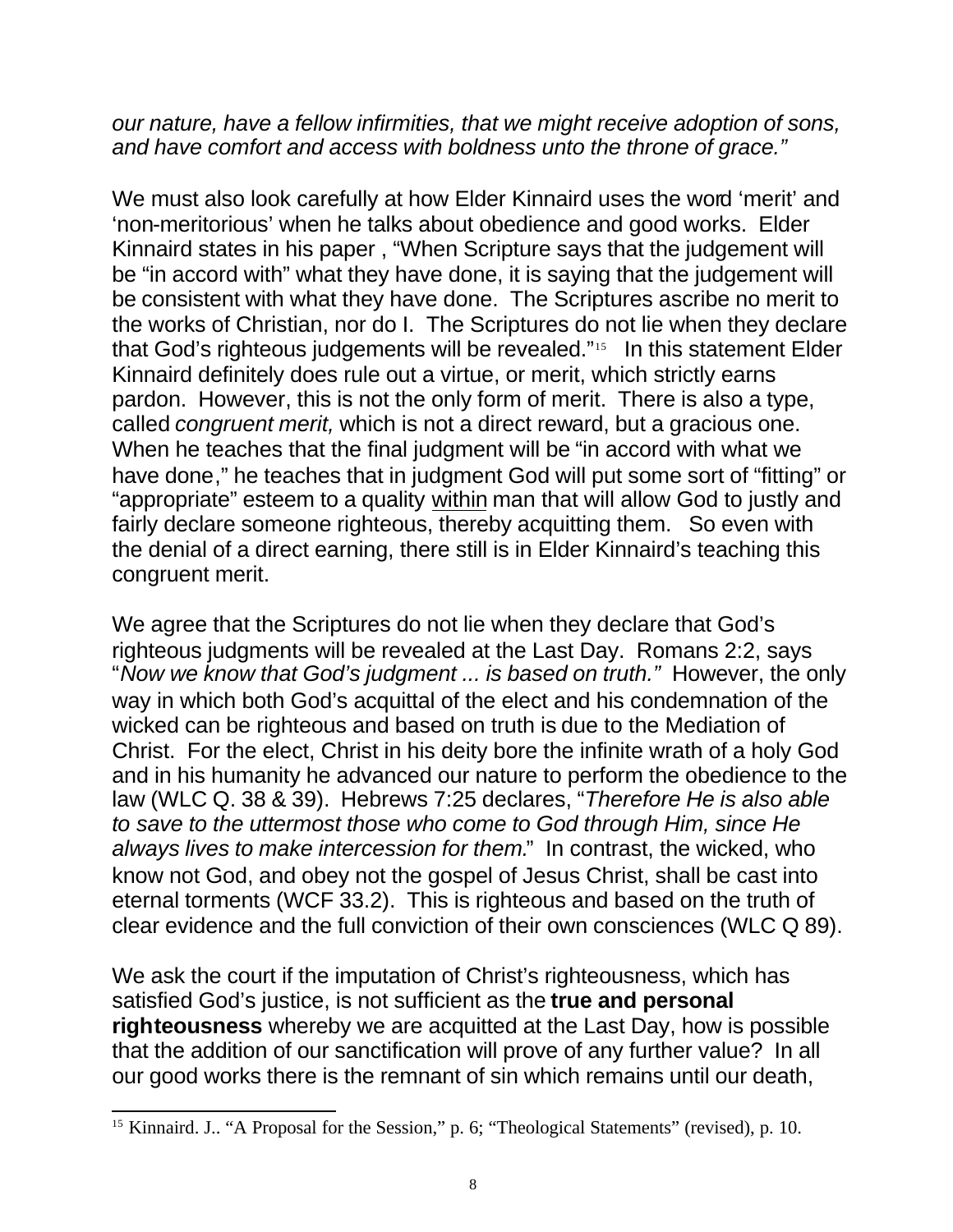making them in themselves still defiled. (WLC #78) Again, if Christ's imputed righteousness is not sufficient, will the addition of our own suffice? Through this very own reasoning we maintain that Elder Kinnaird's teaching is hoist on its own petard.

Therefore, by teaching that the imputation of Christ's righteous is not sufficient in itself for acquittal at the Last Judgment and enjoyment with Christ, the presence of God in the Kingdom of Heaven; and by additionally teaching that "It is those who obey the law who will be declared righteous on that Day of Judgement" we are substantiating the charge, that Elder Kinnaird does thereby teach a justification by faith and works.

# Specification Two

Specification two comes from a sermon, "Though the Waters Roar and the Mountains Quake," based on a text from Revelation 22 and preached at Bethany on Sunday, September 22, 2000. Elder Kinnaird preaches:

"So then, who is inside the city? Verse 14 [Chapter 22:] puts it succinctly. *Blessed are those who wash their robes, that they have the right to the tree of life, and may go through the gates into the city.* The question may be what does '*they who have washed their robes'* mean? Well, in ..... chapter 7, verse 14, there is a similar phrase. '*They have washed their robes and made them white in the blood of the Lamb.'* And in chapter 19, verses 7 and 8, we learn that the robes, which are variously described as 'white' or as 'fine linen' are the righteous deeds of the saints. It is written, *Let us rejoice and be glad and give him glory! For the wedding of the Lamb has come and his bride has made herself ready. Fine linen, bright and clean, was given her to wear.* (Fine linen stands for the righteous acts of the saints.) **Thus we rightly conclude that those inside the city are those who have kept the law of God and those only. So, a pretty simple answer to our last two questions. Inside the city are those who do righteousness and outside are those who do evil."** <sup>16</sup>

Using Revelation 22 verse fourteen, "Blessed are those who wash their robes, that they might have the right to the tree of life, and may go through the gates into the city," Elder Kinnaird poses the question to the Bethany congregation of the meaning of the washing of the robes to explain how one

l <sup>16</sup> Kinnaird, J. "Though the Waters Roar and the Mountains Quake," a sermon preached 9-22-00, transcript, p. 5. Emphasis added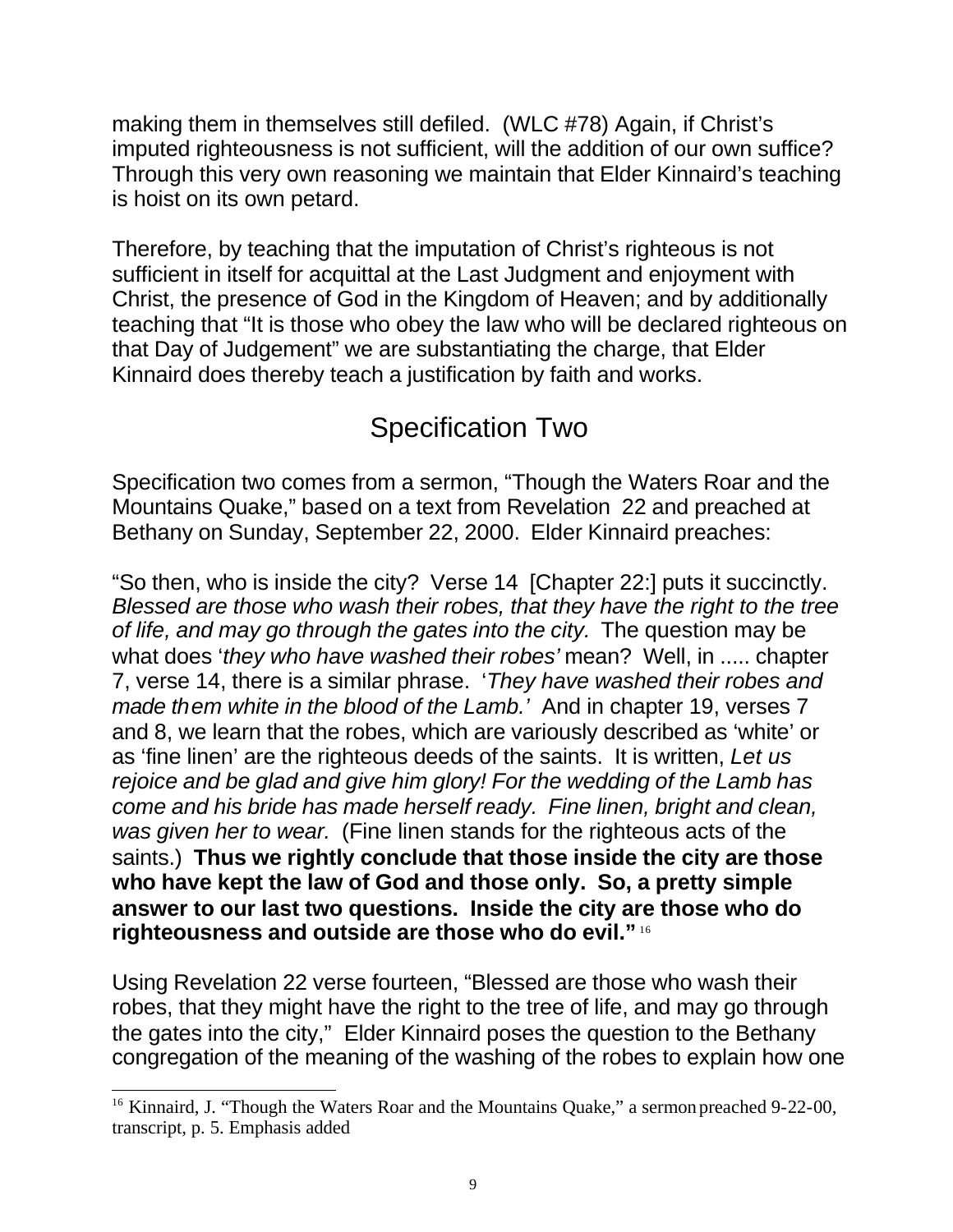has the right to enter the eternal city. This is clearly a sermon on the way of salvation.

We will readily admit that the symbolic imagery in the book of Revelation has been a source of much debate in theology. However, the three passages Elder Kinnaird quotes regarding white robes (7:14, 22:14 and 19:7-8) form a picturesque illustration of the full redemption provided for by Christ. Believers are washed in the blood of the Lamb, clothed with the righteousness of Christ; and adorned with good deeds demonstrating the fruit of true faith.

However, what answer does Elder Kinnaird draw regarding the robes and the right to enter the city? **"Thus we rightly conclude that those inside the city are those who have kept the law of God and those only. So, a pretty simple answer to our last two questions. Inside the city are those who do righteousness and outside are those who do evil".**<sup>17</sup> Even though he had just read the verse referring to the washing of the robes in the blood of Christ, he makes no reference to its significance in regard to entering the city. Instead he focuses on the righteous deeds as the reason for entry which he explains to be obedience to the law. How the law comes to be equated with the righteous acts of the saints in this passage, he does not yet explain. However, it is clear that one's own doing of righteousness is posited as the basis for entering.

Elder Kinnaird continues **"**When that day is at hand when Christ returns it will no longer be called 'today.' At that point in time a great determination will be made, a judgement that will forever determine your destiny. And he sayeth onto me, seal not the sayings of the prophesy of this book for the time is at hand. That is verse 10 and 11. He that is unjust, let him be unjust still. He that is filthy let him be filthy still. And he that is righteous let him be righteous still. And he that is holy, let him be holy still. Those who were acting righteously and with holiness before the return of Christ will continue to do so. **Romans 2 puts it this way. God will give to each person according to what he has done. To those who by persistence in doing good seek glory, honor and immortality, he will give eternal life. But for those who are self seeking and who reject the truth and follow evil there will be wrath and anger. Now by this we know the decision, the judgement as to who enters the city and who stays outside for eternity will be made on that great day of judgement in accordance with what** 

l <sup>17</sup> *Ibid*. Emphasis added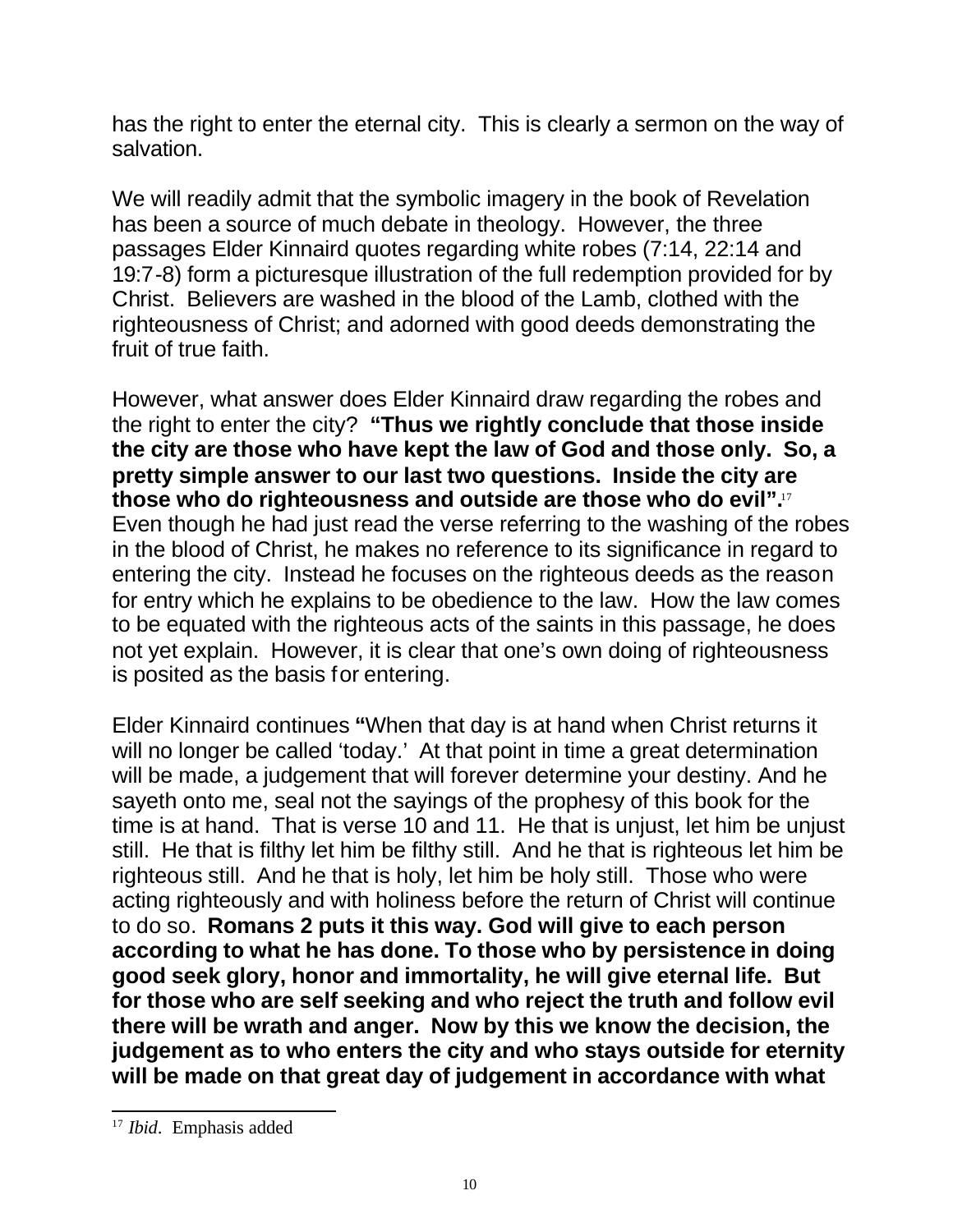### **you have done in this life. In fact our scripture lesson says the very same thing at verse 12. Behold I am coming soon! My reward is with me, and I will give to everyone according to what he has done."**<sup>18</sup>

At this point in the sermon, the congregation has been led to wonder how is it possible that God can declare a person righteous on the basis of what they have done. Elder Kinnaird correctly continues his sermon with a call for individuals to come to Christ;<sup>19</sup> yet in his call, while he refers to the atoning death of Christ, he answers the question of the required righteousness to enter the city as being provided not by the Meditorial work of Christ, but through the gift of the Holy Spirit which enables a person to live a truly righteous life. He preaches:

"On the day of Pentecost many people were, like you, convicted of their sin. They had heard of the crucifixion of Christ, of his atoning death of his resurrection. They had witnessed the giving of the Holy Spirit to the church. Convicted, they cried out, "what must we do to be saved?" Their question, and Peter's answers are found in Acts 2. "When the people heard this," the Scripture says, "they were cut to the heart and they said to Peter and the other apostles, brothers, what shall we do?" Peter replied, "Repent and be baptized every one of you in the name of Jesus Christ for the forgiveness of your sins and you will receive the gift of the Holy Spirit. The promise is for you and your children and for all who are far off, for all whom the Lord our God will call.

This account in Acts speaks of the promised gift of the Holy Spirit. That gift is the key to understanding. And that gift is the secret to righteous living and entry into the city of God. Two passages in particular come to my mind."<sup>20</sup> He then reads Jeremiah 31:33-34 and Ezekiel 36:25-27.

Here Elder Kinnaird answers how he can interpret the reference to the righteous acts of the saints as obedience to the law for justification. He explains, "These passages [Jeremiah and Ezekiel] speak of God's law being written in your heart now, in this day. And they speak of the resulting walk before the Lord in righteousness. The righteousness of God's people. All those who inherit the eternal city. Even as Peter told his audience that they

l <sup>18</sup> *Ibid*., p. 6. Emphasis added

<sup>19</sup> *Ibid*., p. 7.

<sup>20</sup> *Ibid.* Emphasis added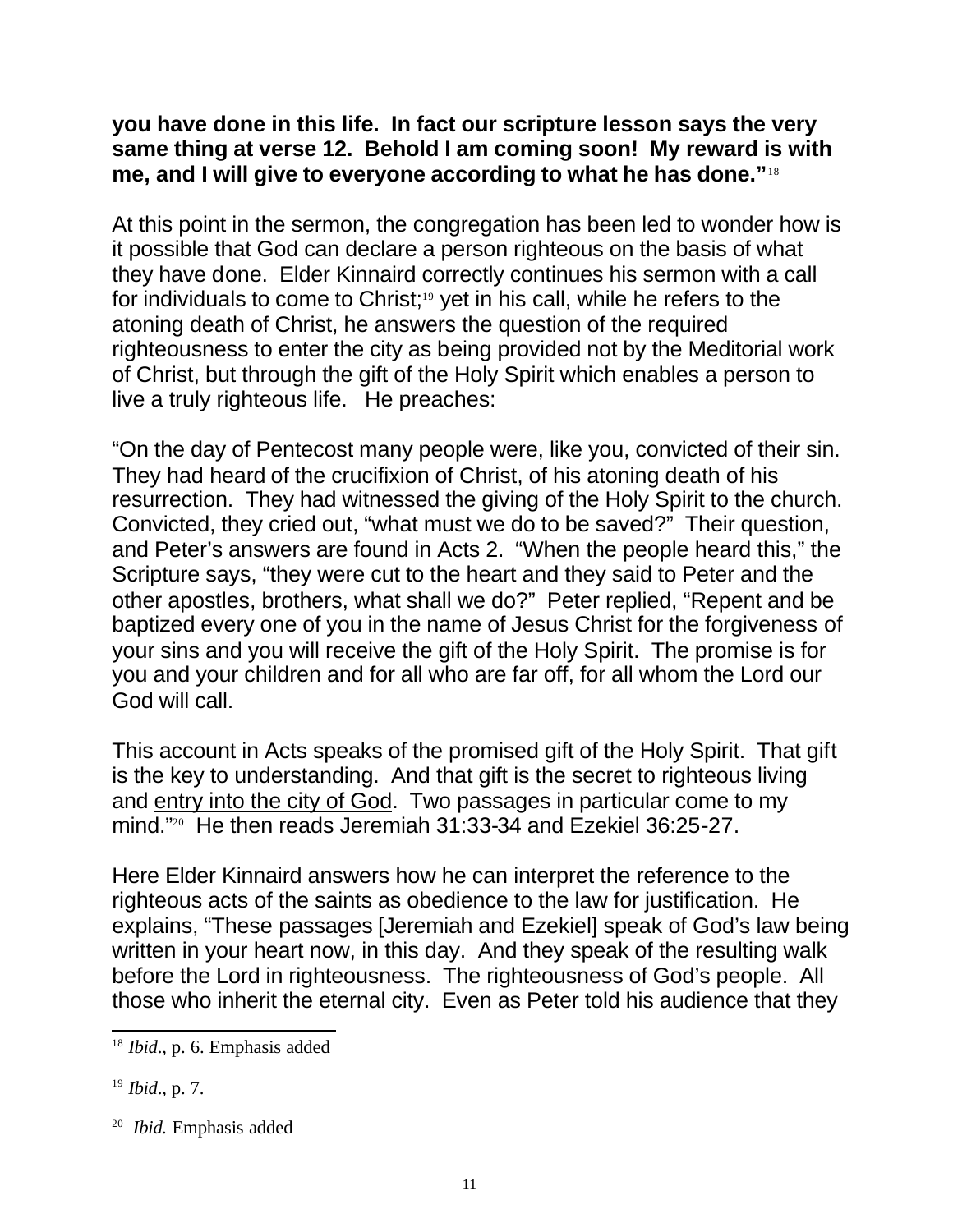could receive the promise right then and there on the day of Pentecost so I tell you, you can partake of the promised righteousness right here, now." Please note that the promised righteousness, the requirement for entrance into the city is not found in Christ, but in the believer's resulting walk before the Lord. When Elder Kinnaird quotes Romans 2, he is not using it as a declaration of the Law that all have broken and are therefore in need of a Savior. No, this passage is the promise of a "righteousness to live by and be judged by" as he states in his justification lecture from the Bethany Bible Institute.<sup>21</sup>

He continues in his preaching, "How do we know that what I have just taught you is true and final and unchangeable? Suppose someone were to come with a different message saying he had received a new message from God. Would you not be uncertain as to whether what we had taught you is worthy of your relying on for your eternal salvation? Suppose it were possible for God to send another messenger or prophet with a different message. Would this not shake your confidence? Fortunately it is not possible that there could be such a messenger with yet another message."22

We earnestly entreat the court not to overlook the grievous nature of Elder Kinnaird's assurance to the Bethany congregation. It is grievous, not only because of its falsity (Is it not by the blood of Christ we enter the city?) but also because it has been so unashamedly proclaimed as truth by an officer of the church. **"Thus we rightly conclude that those inside the city are**  *those who have kept the law of God and those only,***"** is Elder Kinnaird's answer to the question of who enters the city. In contrast, Romans 3:20 very clearly refutes this "*Therefore by the deeds of the law there shall be no flesh justified in his sight; for by the law is knowledge of sin*." Likewise, The Westminster Confession of Faith, chapter 11, section 1, answers: "*Those whom God effectually calleth, he also freely justifieth; not by infusing righteousness into them, but by pardoning their sins, and by accounting and accepting their persons as righteous; not for anything wrought in them, or done by them, but for Christ's sake alone; nor by imputing faith itself, the act of believing, or any other evangelical obedience to them, as their righteousness; but by imputing the obedience and satisfaction of Christ unto them, they receiving and resting* 

l  $21$  Kinnaird, "Justification." The Holy Spirit in the Life of a Christian, p. 5.

 $22$  Kinniard, J. "Though the Waters Roar and the Mountains Quake," a sermon preached, 9-22-00, transcript, p. 8.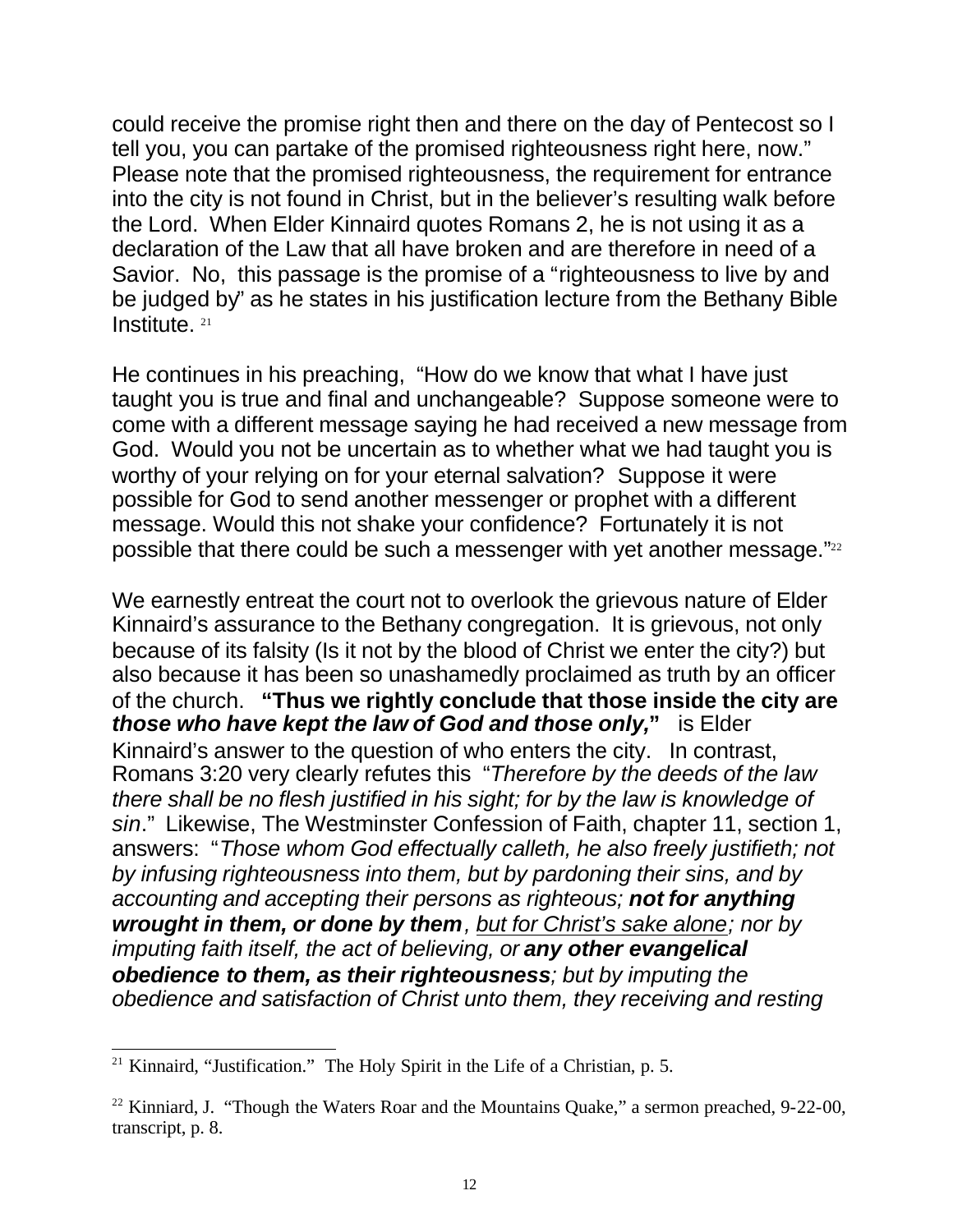*on him and his righteousness, by faith; which faith they have not of themselves, it is the gift of God*."

The Gospel is clear. Entrance to the eternal city, that is, how we are accepted by God, is only for the sake of Christ, the forgiveness of sins through his blood and the imputation of His righteousness received by grace through faith alone. Quoting WCF chapter 7, section 5: *"The Lord Jesus, by his perfect obedience, and sacrifice of himself, which he, through the eternal Spirit, once offered up unto God, hath fully satisfied the justice of his Father; and purchased, not only reconciliation, but an everlasting inheritance in the kingdom of heaven, for all those whom the Father hath given unto him."*

In contrast to the Scriptures and the Standards, in his sermon Elder Kinnaird told the congregation at Bethany that through the gift of the Holy Spirit they would receive "the secret to righteous living and entry into the city of God." $^{23}$ In doing so he made a direct correlation between our works and God's acceptance. Repeatedly, Elder Kinnaird stressed that what you have done **in this life** will be the determining factor in your eternal destiny and he points to the obedience to the law, not to faith in Christ, as what you have done. The fact that he ascribes the secret of the power to keep the law as the gift of the Holy Spirit does not relieve the error. The Westminster Confession is clear that nothing wrought in us, or done by us, or any other evangelical obedience, is accounted or accepted as our righteousness in God's sight [WCF 11.1 & WSC Q. 33]. Furthermore, it is not credible that such language reflects just teaching about sanctification as the fruit or evidence of a true and lively faith. He does not use the word faith in his whole sermon. However, he does call on people to believe on Christ, only after he has assured them that the required righteousness to enter the city will be met through the Holy Spirit writing the law in their heart.

I ask the members of the court to contrast the content of this sermon, particularly the use of the law to this segment of an essay written by Dr. Machen.<sup>24</sup> It is a dialogue between the Law of God and a Christian.

"Man," says the law of God, "have you obeyed my commands?"

l <sup>23</sup> *Ibid.*, p. 7.

<sup>&</sup>lt;sup>24</sup>Machen, J. Gresham. "The Atonement of Christ: The Active Obedience of Christ." Found at this web site - http://www.the-highway.com/atone2\_Machen.html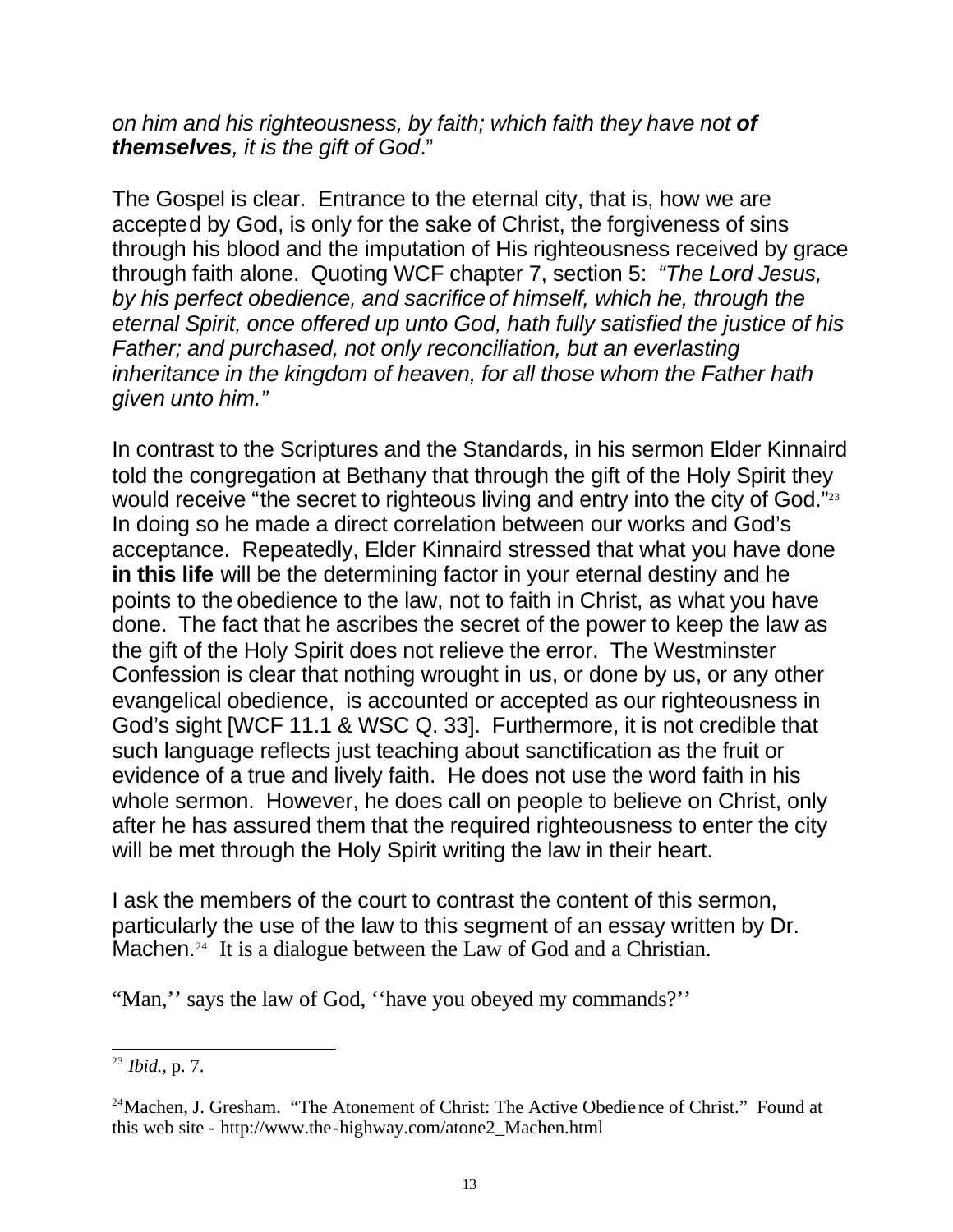"No,'' says the sinner saved by grace. ''I have disobeyed them, not only in the person of my representative Adam in his first sin, but also in that I myself have sinned in thought, word and deed.''

"Well, then, sinner,'' says the law of God, ''have you paid the penalty which I pronounced upon disobedience?'

''No,'' says the sinner, ''I have not paid the penalty myself; but Christ has paid it for me. He was my representative when He died there on the cross. Hence, so far as the penalty is concerned, I am clear.''

''Well, then, sinner,'' says the law of God, ''how about the conditions which God has pronounced for the attainment of assured blessedness? Have you stood the test? Have you merited eternal life by perfect obedience during the period of probation?''

''No,'' says the sinner, ''I have not merited eternal life by my own perfect obedience. God knows and my own conscience knows that even after I became a Christian I have sinned in thought, word and deed. But although I have not merited eternal life by any obedience of my own, Christ has merited it for me by His perfect obedience. He was not for Himself subject to the law. No obedience was required of Him for Himself, since He was Lord of all. That obedience, then, which He rendered to the law when He was on earth was rendered by Him as my representative. I have no righteousness of my own, but in Christ's perfect righteousness, imputed to me and received by faith alone, I can glory in the fact that so far as I am concerned the probation has been kept and as God is true there awaits me the glorious reward which Christ thus earned for me.''

It is obvious from this quotation that Dr. Machen would conclude; that as to Justification, Luther got it right.

The sermon, "Though the Waters Roar and the Mountains Quake," teaches that we will be righteous enough to enter the eternal city because of what we have done **in obedience to the law in this life**. Faith, as the sole instrument of justification is noticeably absent. The congregation is taught to look inward to a righteousness wrought within them rather than to the alien righteousness of Christ imputed to them.

Therefore, we maintain that this substantiates the charge that Elder Kinnaird teaches a justification by faith and works.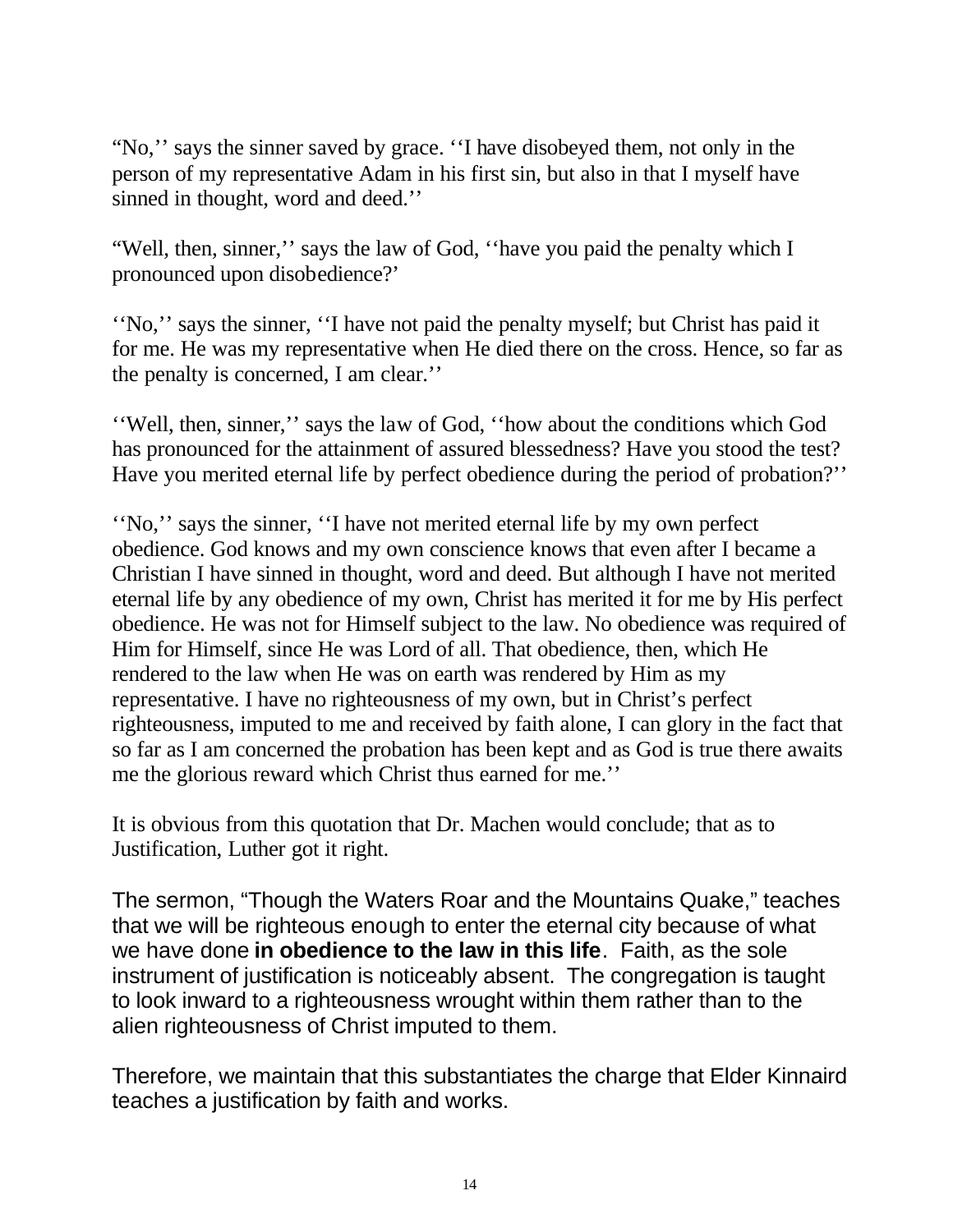## Specification Three

I have chosen to begin the presentation of this specification by addressing the general interpretation of Romans chapter 2. As you undoubtedly have noted, it has been a part of the first two specification and will be in this one as well. Due to the time format the court adopted I have chosen to address this here. I would ask the court to take these same points into consideration when adjudging the first two specifications as well.

### Romans Chapter 2

Elder Kinnaird's interpretation of Romans 2:13b, that on the Day of Judgment, "those who obey the law who will be declared righteous," quoted in specification 1 and 3 does not fit the context of this section of Romans. Verse 12 reads : *"All who sin apart from the law will also perish apart from the law, and all who sin under the law will be judged by the law."* Paul defines the two categories of people who will be at the Judgment: those "who sin apart from the law" and those "who sin under the law." First of all, please notice both groups are **sinners**. There will be no individuals who are law-keepers at the Last Judgement. Secondly, the statement "it is those who obey the law who will be declared righteous" refers in context to the group Paul defines as "those under the law." Paul is addressing those Jews who depend on Israel's covenant relationship to God and their knowledge of the law as their assurance of acquittal at the Last Day. Paul warns them that just "hearing the law" will not suffice. In order to be found righteous by the Law, they must personally obey it. Jesus used this very same type of argument on the rich young ruler in Matthew 19:16-19. By calling the man's attention to the requirement to obey God's commands, Christ was exposing the young man's lack of conformity to them.

In the next chapter of Romans Paul confirms himself that this is precisely what he has been doing. He says in Romans 3:9b (NKJV), *"For we have previously charged both Jews and Greeks that they are all under sin."* He continues in verse 19b through verse 26 , *"that every mouth may be stopped, and all the world may become guilty before God. Therefore by the deeds of the law no flesh will be justified in His sight, for by the law is the knowledge of sin. But now the righteousness of God apart from the law is revealed, being witnessed by the Law and the Prophets, even the righteousness of God which is through faith in Jesus Christ to all and on all who believe. For there is no difference; for all have sinned and fall short of*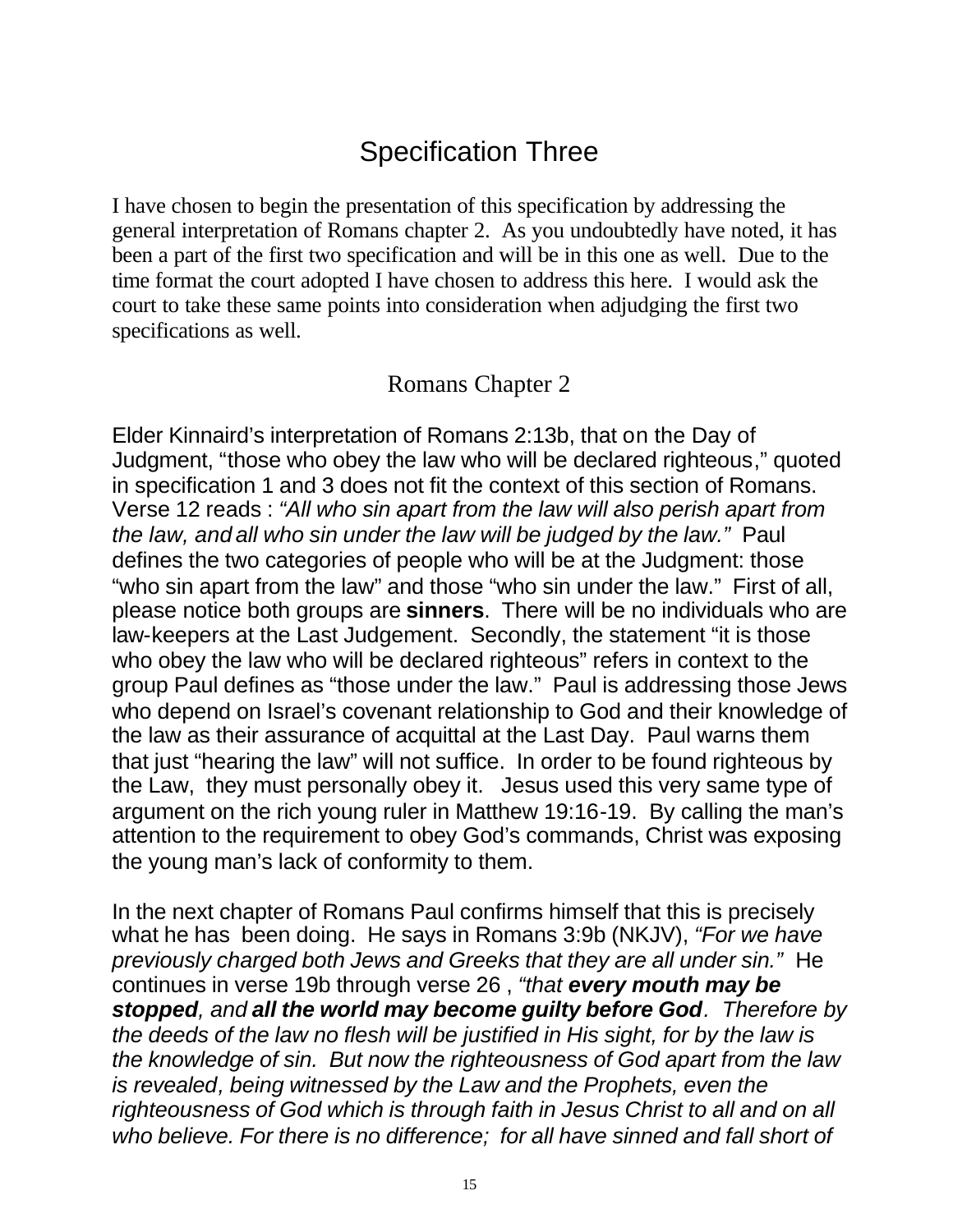*the glory of God, being justified freely by His grace through the redemption that is in Christ Jesus, whom God set forth to be a propitiation by His blood, through faith, to demonstrate His righteousness, because in His forbearance God had passed over the sins that were previously committed, to demonstrate at the present time His righteousness, that He might be just and the justifier of the one who has faith in Jesus."* (see also Gal. 2:16; 3:11)

In contrast to this, Elder Kinnaird maintains that Romans 2:13b is a categorical statement of how **Christians** will be justified (acquitted) at the Last Day.<sup>25</sup> In his "Theological Statements" he additionally cites the Westminster Confession of Faith, chapter 33 sections 1 and 2 as references, but these sections do not support his contention concerning obedience to the law as the method of acquittal for believers. The main issue is not one's personal righteousness in relationship to the law keeping, **but to Jesus Christ,** who perfectly kept the law for us. In WCF chapter 33 section 2 it declares that the reprobate are those who know not God and **obey not the gospel of Jesus Christ**.

### Presentation of Specification Three

On December  $6<sup>th</sup>$  2001 a member of the Presbyterian-OPC list posted a comment referring to the Arminian requirement of evangelical obedience for final justification. A pastor from the Federation of Reformed Churches responded with a very negative critique of the reformed doctrine of *sola fide.* A lively debate on the doctrine of justification ensued for a period of about three months. Elder Kinnaird and my wife, Wanda, were among the active participants.

A week into this discussion, Elder Kinnaird sent a series of messages, all of which were under the topic, justification. These posts were addressed to those who discussed the doctrine of *sola fide*. In these messages Elder Kinnaird did not refute the criticism of *sola fide*, but rather argued that *sola fide* was actually **not** an accurate reflection of the position of the Westminster Standards and true reformed doctrine.<sup>26</sup> Our third specification comes from the last of Elder Kinnaird's posts in this series discussing what he believes is the relationship between our sanctification and good works to justification and the Last Judgment. The reason why we should carefully

l <sup>25</sup>Kinnaird, John. "Vindication Accomplished - A Study in Paul's Thought on Romans 2"

<sup>&</sup>lt;sup>26</sup> Kinnaird, "justification." Presbyterian-OPC Yahoo! List, 1-6-02, #8014, p. 2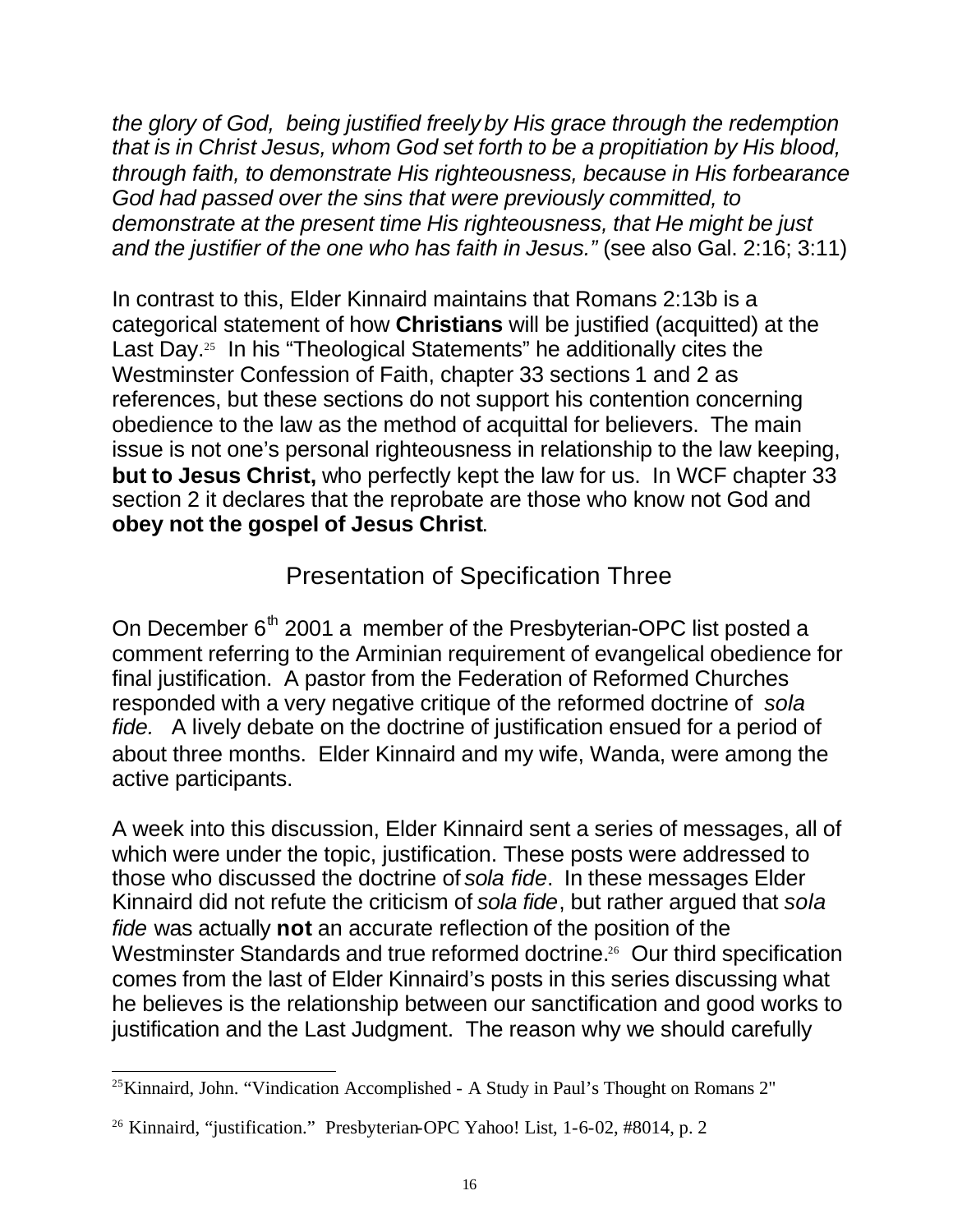consider what Elder Kinnaird is saying is due to the crucial nature of the doctrine of *sola fide*. It is the doctrine which refers to the instrumentality of justification. When Elder Kinnaird declares that the Westminster Confession of Faith is not a "faith alone" system $27$ , we suggest he is making a serious statement regarding the nature of justification and the consequences of this are seen in this specification.

Due to the nature of internet discussions, and realizing it is very easy to misunderstand another person in this context, the specification used was not in response to a question, but the post was sent to initiate discussion on Elder Kinnaird's part. We would ask the court to note that while this list is not an official body of the Orthodox Presbyterian Church, church officers are recognized as such when they post. We believe that such posts must be in conformity with the standards of the church, especially in such a crucial doctrinal area as justification. Elder Kinnaird wrote:

"God has provided not only justification from the guilt of sin, he has also, for those begotten from above by the seed of God, provided that holiness without which no one will see the Lord. Hebrews 12:14. **These good works are a required condition if we would stand in the Day of Judgement and they are supplied by God to all His people.**

**Every description of the Judgement events speak of these good works. Without them, no one will see God. Our God is not unjust. His judgements are always righteous and in accordance with the facts of the case. On the past two Lord's Days I shared over 25 texts and passages of Scripture with my Sunday School class on just these two concepts. They were about evenly divided between the concept that our God's judgements are always righteous and in accord with the facts of the case and the concept that the final judgement will be in accord with what we have done in this life."**<sup>28</sup>

l <sup>27</sup> *Ibid.* - "Further, it seems to be alleged in certain circles that the Westminster creedal system is a faith-alone system. I judge it to be the very opposite. Our system is based around the concept that Faith is God's only instrument used by Him to apply to us the salvation accomplished by Christ. Further it is based on the concept that the faith which God provides is never alone but is always accompanied by all other required soteric graces."

<sup>&</sup>lt;sup>28</sup> Kinnaird, "Justification." Presbyterian-OPC Yahoo! List, #8014, 1-06-02, p. 2-3. Emphasis added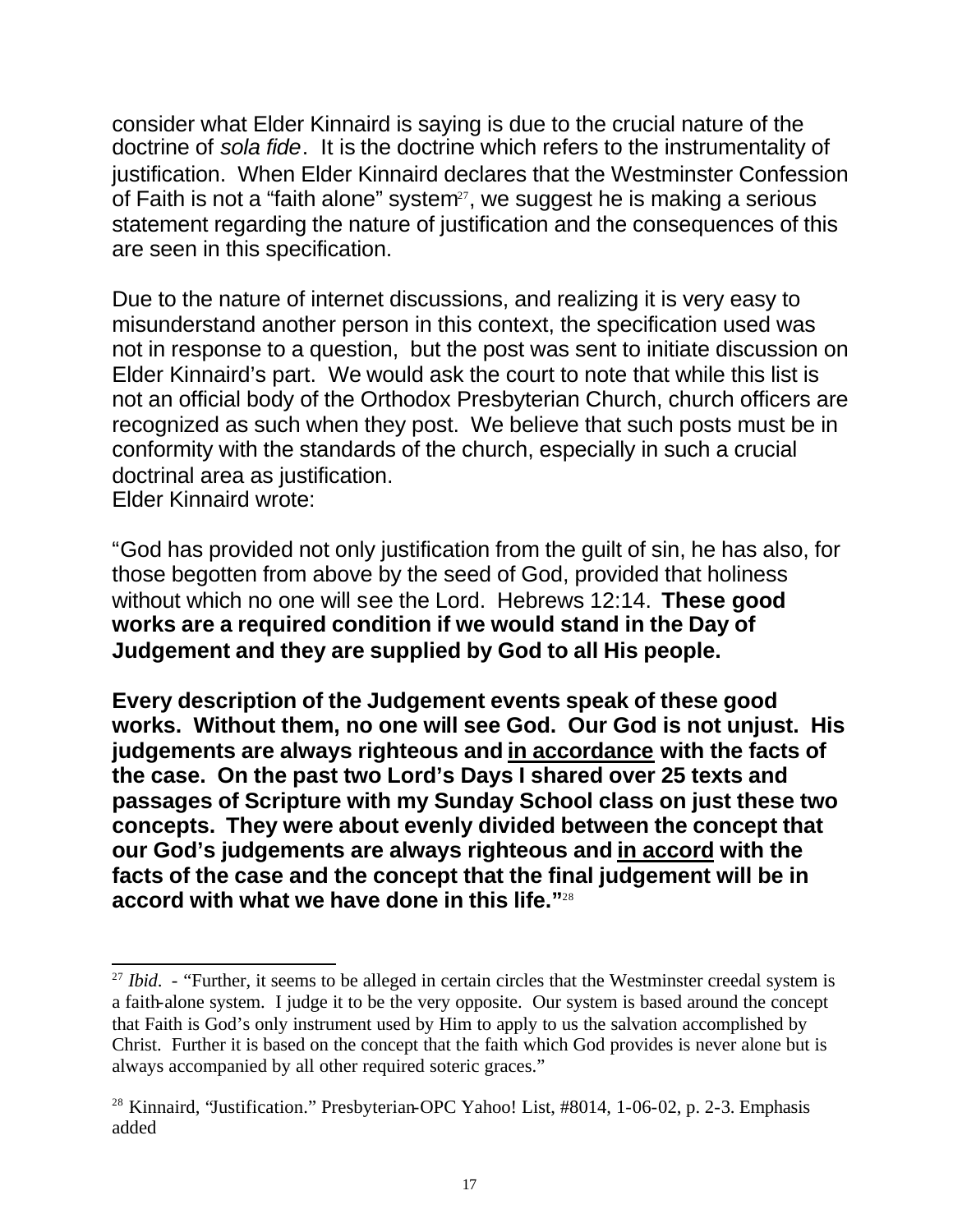And again: "**Who are these people who thus benefit - who stand on the Day of Judgement? They are those who obey the law who will be declared righteous.** [Romans 2:] V. 13. When God declares them righteous that is a forensic declaration of righteousness. In fact it is hard to find a significant translation of Scripture, other than the NIV, that doesn't here translate, shall be justified. This is a judicial scene, the Day of Judgement. It is an act of God sitting as Judge. It is justification - a forensic act of God whereby he declares a person righteous. God is able to make this declaration on That Day because it is a truth. Something has happened to change those who were once sinful. What is it? Our confession, which so many of my readers profess, says that we who are in Christ Jesus, are sanctified really and personally by the Spirit and Word of Christ to the practice, in this life, of true holiness without which no man shall see the Lord. WCF XIII.1."29

In the first specification Elder Kinnaird was noted as speaking of "the imputation of the righteousness of Christ, which all Christians receive at justification."30 During the Bethany session's investigative committee meeting concerning this charge, he explained this statement as referring to the point of conversion. $31$  Here in the third specification he also refers to the Day of Judgment for the elect as a justification, and he describes it as a declaration of righteousness. Furthermore, he describes the required condition for such a declaration, as the holiness whereby will we see the Lord, equating this with good works. He further ties what we have done in this life to our obedience to the law. Elder Kinnaird also emphatically says that God is able to make this forensic declaration of righteousness using the word, "because" and gives the reason as "something has happened to change those who were once sinful." The person is now "sanctified really and personally by the Spirit and the Word of Christ." which will allow God to judge "in accord with the facts of the case."

First of all, when Elder Kinnaird makes a statement concerning the basis on which God is able to make a judgment of righteousness, what he is referring to is justification's legal ground. Such language is what Elder Kinnaird himself said we should see if there is a teaching of justification by faith and

l <sup>29</sup> *Ibid.*, p. 3. Emphasis added

<sup>&</sup>lt;sup>30</sup> Kinnaird, "A Proposal for the Session," p. 4; "Theological Statements (revised)," p. 6-7.

<sup>&</sup>lt;sup>31</sup> April 11, 2002; In addition, Kinnaird, J. "Do These Specification, Which are True, Support the Charge? See BOD, III.7.b.(5), p. 2.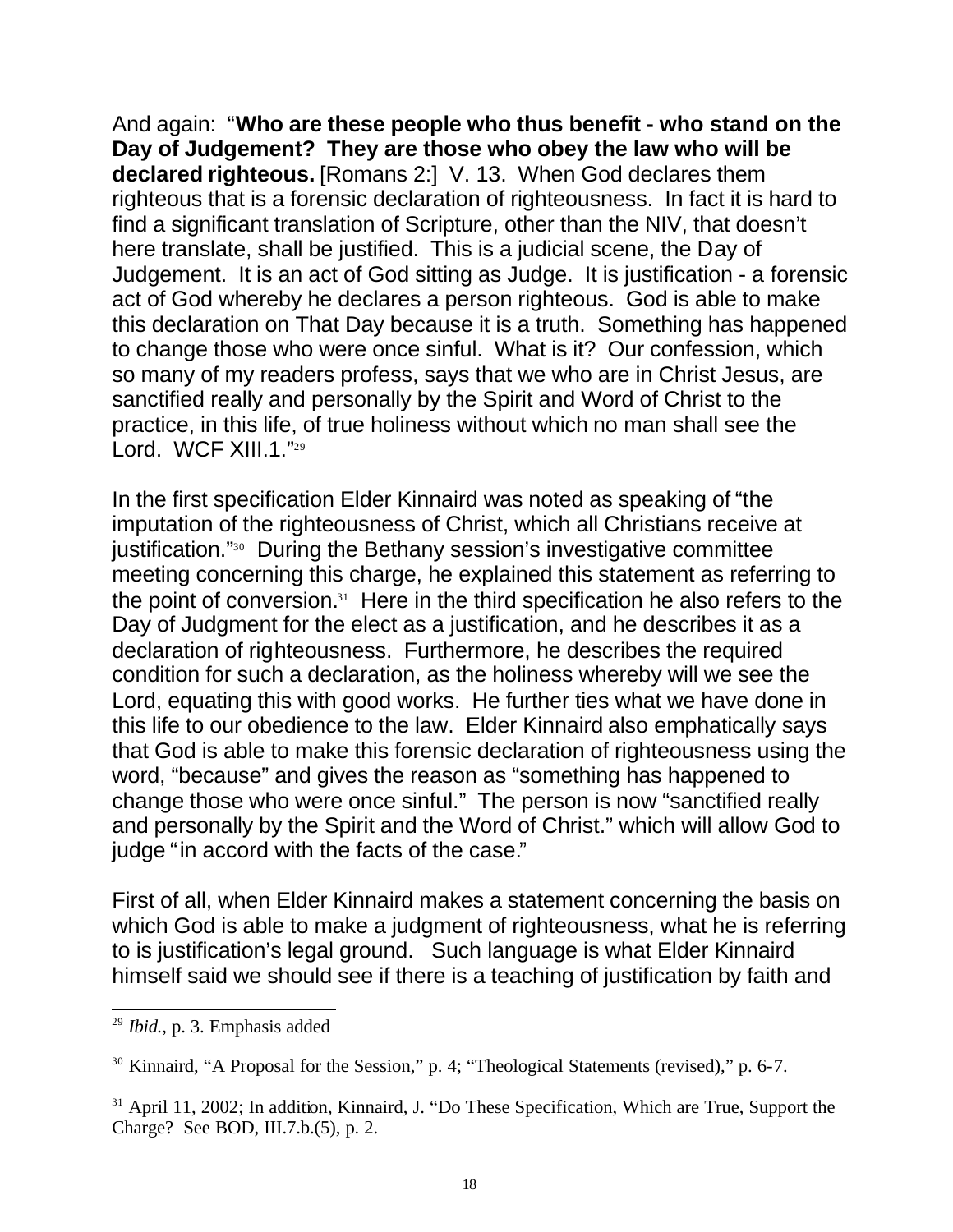works. He writes that on the Day of Judgment it is those who obey the law who will be declared righteous. Therefore, if we follow his logic, what we see him teaching is that we need both the imputation of Christ's righteousness and our own personal righteousness, which comes from our good works, in order to hear God declare us righteous.

However, in contrast to Elder Kinnaird's position, the Scriptures absolutely deny that this is the case.

Romans 3:20, "*Therefore by the deeds of the law there shall no flesh be justified in his sight*;"

Romans 3:28, "*Therefore we conclude that a man is justified by faith without the deeds of the law*;"

Galatians 2:16, "*Knowing that a man is not justified by the works of the law;"* Galatians 3:11, "*But that no one is justified by the law in the sight of God is evident, for the just shall live by faith*." In fact, Galatians 5:4 is very severe towards any who attempt to be declared righteous in this manner: "*You have become estranged from Christ, you who attempt to be justified by law; you have fallen from grace*."

The Westminster Standards also deny that our obedience to the law will be a legal basis of our being declared righteous (justified) at the Last Judgment. The Confession in chapter 19, section 6, reads, "*Although believers be not under the law as a covenant of works, to be thereby justified or condemned ...*" and in the Larger Catechism, Q. 97 "*What special use is there of the moral law to the regenerate? A. Although they that are regenerate, and believe in Christ, be delivered from the moral law as a covenant of works, so as thereby they are neither justified nor condemned; yet besides the general uses thereof common to them with all men, it is of special use, to show them how much they are bound to Christ for his fulfilling it, and enduring the curse thereof in their stead, and for their good; and thereby to provoke them to more thankfulness, and to express the same in their greater care to conform themselves thereunto as the rule of their obedience*." Elder Kinnaird's use of obedience is not in keeping with the Standards' description of the third use of the law. He is clearly using the law as a means whereby a person is declared righteous, or justified.

To be judged righteous by obedience to the law, the obedience must be perfect. This is actually the import of Romans 2:13b which he quotes so frequently. However, see also Lev. 18:5; Deut. 27:26; Romans 5:10; Gal. 3:10; James 2:10. No man is perfect by what he has done in this life in accordance with the law, even though the regenerative work of the Holy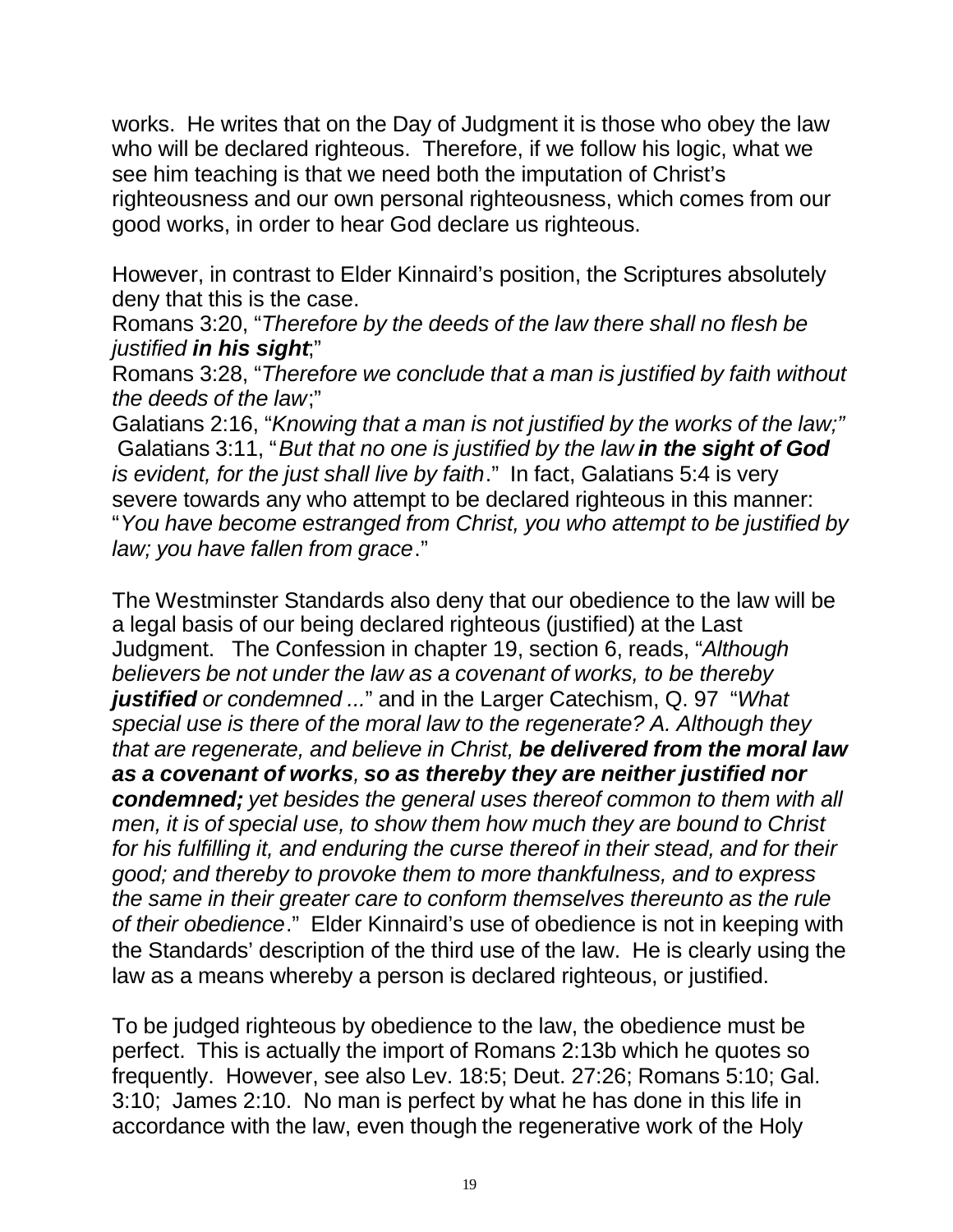Spirit does enable a person to practice true holiness. "For whoever shall keep the whole law, and yet stumble in one point, he is guilty of all." The Westminster Confession of Faith in chapter 16, section 5, says of our good works that "*as they are good, they proceed from his Spirit; and as they are wrought by us, they are defiled, and mixed with so much weakness and imperfection, that they cannot endure the severity of God's judgments***."** Q. 78 of the Larger Catechism asks, "*Whence ariseth the imperfection of sanctification in believers?* "*The imperfection of sanctification in believers ariseth from the remnants of sin abiding in every part of them, and the perpetual lustings of the flesh against the spirit; whereby they are often foiled with temptations, and fall into many sins, are hindered in all their spiritual services, and their best works are imperfect and defiled in the sight of God."* Yet repeatedly Elder Kinnaird declares that God's judgment must be true and "in accordance with the facts of the case." The truth and the facts of the case is that our good works and obedience do not meet the standard of perfection. This is the whole reason why Christ is our Mediator. He was "born under the law to redeem us who were under the law that we might receive the adoption as sons (Galatians 4:4-5)."

Furthermore, not only are the good works of every Christian imperfect, each Christian is at a different level of sanctification (Gal 6:1; Romans 14:1; I Cor. 3:2, 4:5; Heb. 5:13; I Peter 2:2; I John 2:13, 14). Good works are also greater and lesser throughout their life time (Romans 7;13-25; Gal 6:1; Heb 12:3-11; I John 1:8, 9 and WLC Q. 77) If these good works are the required condition, this begs the question of **how many and of what quality is required**? Elder Kinnaird never answers this question.

Rather than good works, the only condition that the Scriptures and the Standards state is required for justification is faith in Christ alone. WLC Q. 32 "*How is the grace of God manifested in the second covenant? The grace of God is manifested in the second covenant, in that he freely provideth and offereth to sinners a Mediator, and life and salvation by him, and requiring faith as the condition to interest in him, promiseth and giveth his Holy Spirit to all his elect, to work in them that faith, with all other saving graces; and to enable them unto all holy obedience, as the evidence of the truth of their faith and thankfulness to God, and as the way which he hath appointed them to salvation."* Faith is the alone instrument for justification because it only receives and rests on what Christ has done, therefore making salvation "*not of works, lest any man boast*. (Eph 2:9)" In his OPC post, Elder Kinnaird separates the pardon from the guilt of sin received in justification at conversion, from the righteousness required if we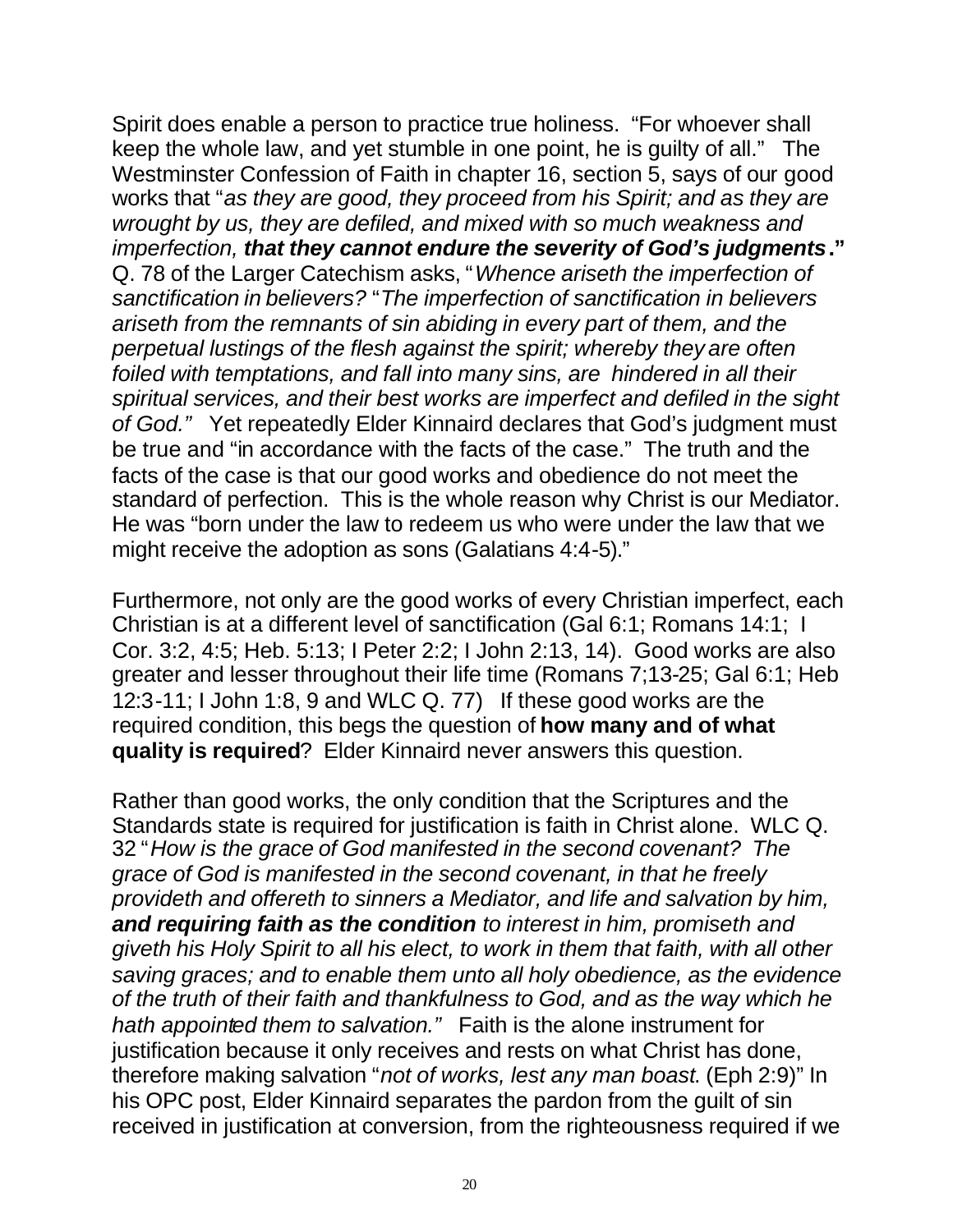would stand in judgment. The holiness required is not Christ's perfect righteousness received through imputation, but through sanctification. He writes, "God has provided not only justification from the guilt of sin, he has also, for those begotten from above by the seed of God, provided that holiness without which no one will see the Lord. Hebrews 12:14. **These good works are a required condition if we would stand in the Day of Judgement and they are supplied by God to all His people.**" 32

A further proof of our charge is the following answer Elder Kinnaird gave to an individual who raised these very same questions with him on the OPC list. Elder Kinnaird writes, "On the Day of Judgement I will hear God declare me to be righteous. As to the reason for that, it is not because of the works, even though it will be in accord with the works. The reason will be:, first, *because* it will be true **because** God will have changed me so that I am really and personally righteous. After all, we will be crowned with righteousness. This is the result of the work of the Holy Spirit **in my sanctification in this life**. "<sup>33</sup> This statement is self-incriminating. Here Elder Kinnaird states he will hear God declare him righteous because he is sanctified, not because he was purchased by the blood of Christ. Yes, he tries to avoid making works the instrument of his justification by speaking of God's judgment in terms of "in accord with." This is a distinction without a difference. In the very next sentence he uses the word, "because" twice, thereby negating any differentiation he tried to make. In Elder Kinnaird's own written statement to the Bethany session prior to their vote to deny our charge, he said, "*Wilkening's charge says I teach a doctrine of justification by faith and works. The operative word in the charge is the word, "by." It reaches to the concept of "how" or "the means of" or "because of" or "on the grounds of."*34 We believe all three specifications are sufficient evidence to prove that Elder Kinnaird does indeed teach about judgment according to works in a way that establishes our charge.

By teaching in such a manner, believers are instructed to look to themselves and their righteousness and good works, in addition to, rather than **solely** to Christ and his perfect, imputed righteousness for their justification before

l

<sup>&</sup>lt;sup>32</sup> Kinnaird, J. "Justification," Presbyterian-OPC Yahoo! List, 1-06-02, #8014, p. 2-3. Emphasis added

<sup>33</sup>Presbyterian-OPC posting number 8036 dated 1-8-2002 - Page 2-3

<sup>&</sup>lt;sup>34</sup> Kinnaird, J. Do These Specifications, Which are True, Support the Charge? See, BOD III, 7.b.(5), p. 3. Emphasis added